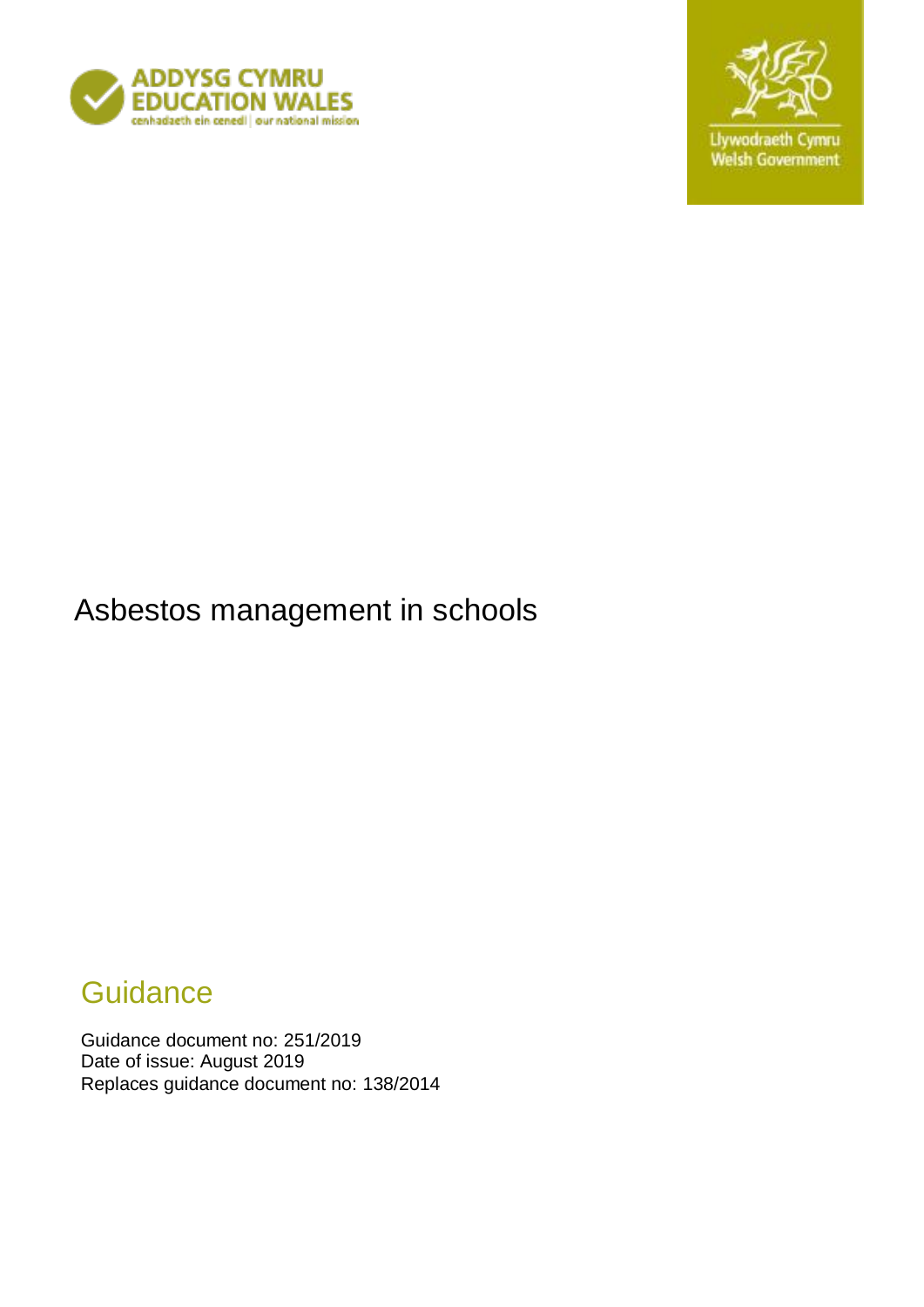## **Asbestos management in schools**

| <b>Audience</b>               | Duty holders and others in schools who have a role to play in the safe<br>management of asbestos in schools. This includes local authorities,<br>headteachers, school business managers, facilities managers, school<br>governors, all teaching and support staff involved at schools, maintenance<br>and caretaking staff, trade union health and safety representatives,<br>members of school management teams and charitable trusts working in<br>schools containing asbestos. |
|-------------------------------|-----------------------------------------------------------------------------------------------------------------------------------------------------------------------------------------------------------------------------------------------------------------------------------------------------------------------------------------------------------------------------------------------------------------------------------------------------------------------------------|
| <b>Overview</b>               | This guidance is intended to provide an overview of what school duty<br>holders need to do to ensure the risk associated with asbestos-containing<br>materials (ACM's) within schools are controlled. It gives duty holders an<br>understanding of their obligations and duties; and also signposts more<br>detailed guidance material and support for schools.                                                                                                                   |
| <b>Action</b><br>required     | School management teams need to ensure that maintenance, repair work<br>and improvements on school buildings are carried out safely. They should<br>take the following steps to manage the asbestos in their school:<br>• Conduct a 'management survey' of asbestos-containing materials<br>(ACMs).                                                                                                                                                                               |
|                               | • Assess the risk associated with those identified ACMs.                                                                                                                                                                                                                                                                                                                                                                                                                          |
|                               | • Devise a plan for managing asbestos.                                                                                                                                                                                                                                                                                                                                                                                                                                            |
|                               | • Make sure staff, visitors and contractors know the risks and precautions<br>to take.                                                                                                                                                                                                                                                                                                                                                                                            |
|                               | • Make sure a refurbishment and demolition survey is undertaken should<br>any work be required on the school building.                                                                                                                                                                                                                                                                                                                                                            |
|                               | • Keep the management of asbestos under active review.                                                                                                                                                                                                                                                                                                                                                                                                                            |
| <b>Further</b><br>information | This guidance will be periodically updated to ensure it contains the most<br>current advice. Enquiries about this document should be directed to:<br>21 <sup>st</sup> Century Schools and Education Programme Team<br><b>Education Directorate</b><br><b>Welsh Government</b><br><b>Cathays Park</b><br>Cardiff<br><b>CF10 3NQ</b>                                                                                                                                                |
|                               | e-mail: 21stcenturyschools@gov.wales                                                                                                                                                                                                                                                                                                                                                                                                                                              |
| <b>Additional</b><br>copies   | This document can be accessed from the Welsh Government's website at                                                                                                                                                                                                                                                                                                                                                                                                              |
|                               | https://gov.wales/asbestos-management-schools                                                                                                                                                                                                                                                                                                                                                                                                                                     |
| <b>Related</b><br>documents   | Asbestos management in schools 138/2014                                                                                                                                                                                                                                                                                                                                                                                                                                           |

Mae'r ddogfen yma hefyd ar gael yn Gymraeg. This document is also available in Welsh.

OGL © Crown copyright 2019 Digital ISBN 978 1 83933 076 6 WG38779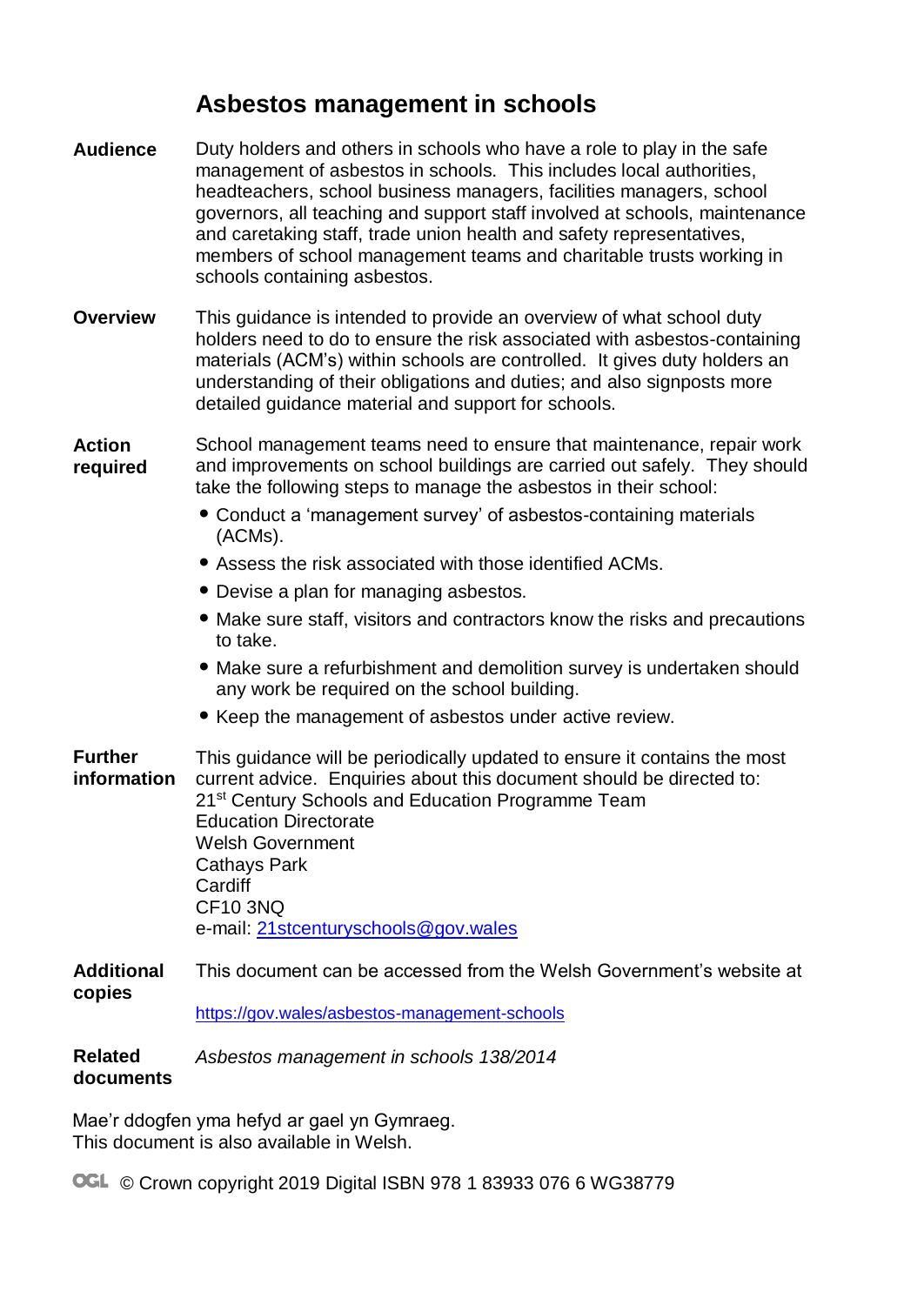## **Contents**

| 1. | <b>Introduction</b>                                                                                                                  | $\overline{\mathbf{4}}$ |
|----|--------------------------------------------------------------------------------------------------------------------------------------|-------------------------|
| 2. | What is asbestos and when does it become a risk                                                                                      | 5                       |
| 3. | Responsibility for the safe management of asbestos in your school                                                                    | 6                       |
|    | 3.1 The legislative framework                                                                                                        | 6                       |
|    | 3.2 The duty holder                                                                                                                  | 6                       |
| 4. | Day-to-day management of asbestos in your school                                                                                     | 8                       |
|    | Step 1: Conduct a management survey of asbestos-containing materials in your school                                                  | 8                       |
|    | Step 2: Assess and reviewing the risks associated with asbestos-containing materials in<br>your school                               | 10                      |
|    | Step 3: Devise a plan for actively managing the risk from asbestos in your school                                                    | 12                      |
|    | Step 4: Make sure staff, contractors and other visitors know the risks and precautions<br>they need to take and are properly trained | 13                      |
|    | Step 5: Keep the management of asbestos in your school under review                                                                  | 15                      |
| 5. | Managing asbestos when building or maintenance work needs to be done                                                                 | 16                      |
|    | 5.1 Maintenance/small works under the control of the school/trust/Local Authority                                                    | 17                      |
|    | 5.2 The need for additional survey information                                                                                       | 17                      |
|    | 5.3 Ensuring the work can be undertaken safely                                                                                       | 17                      |
|    | 5.4 Larger construction works:                                                                                                       | 18                      |
|    | 5.5 Waste Materials                                                                                                                  | 18                      |
| 6. | Funding for the repair or maintenance of school buildings                                                                            | 19                      |
| 7. | What to do if things go wrong                                                                                                        | 20                      |
| 8. | <b>Information checklist</b>                                                                                                         | 21                      |
| 9. | <b>Useful organisations</b>                                                                                                          | 22                      |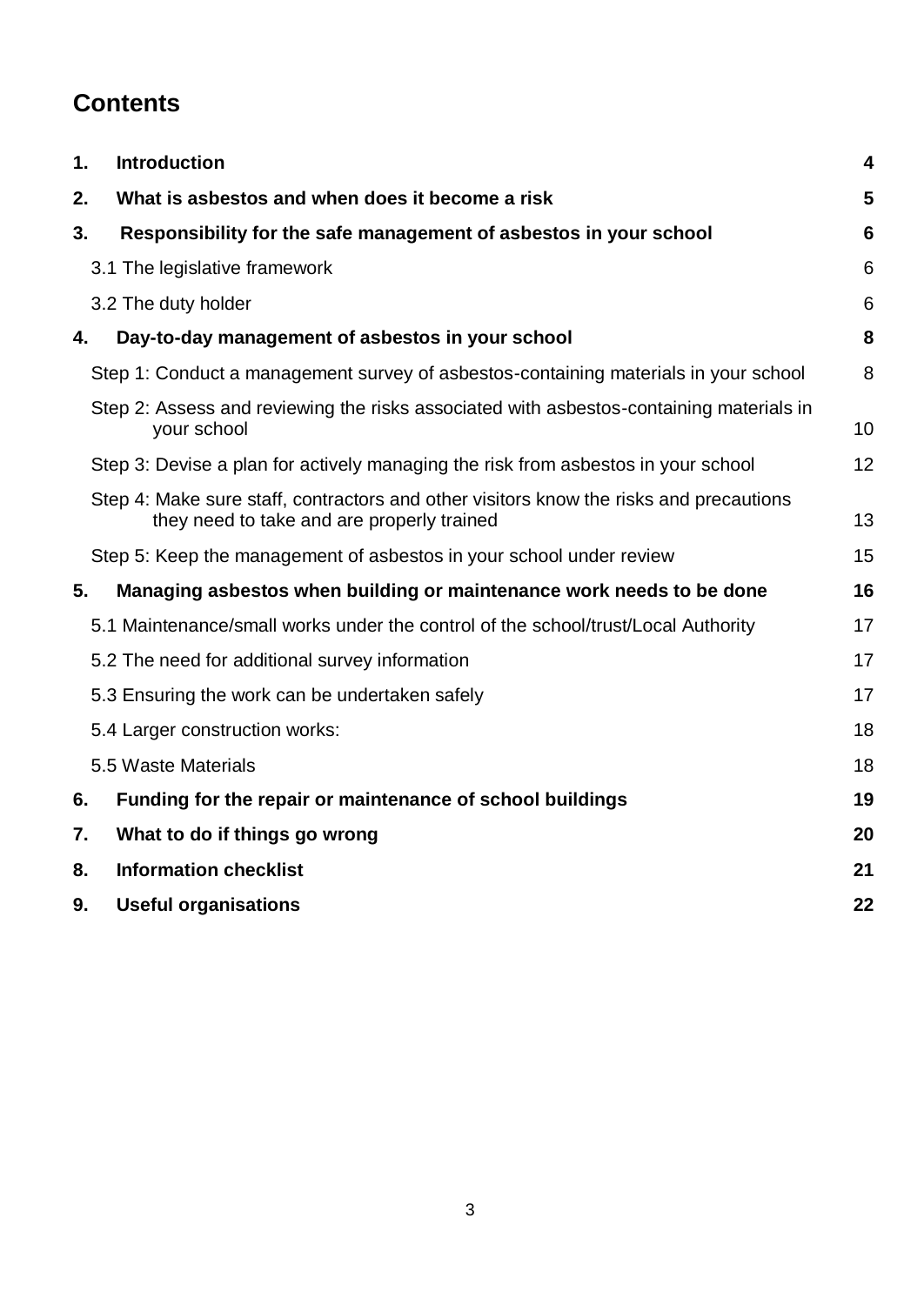### <span id="page-3-0"></span>**1. Introduction**

Your school buildings may contain asbestos if any part of them was built before 2000. It is extremely important that any asbestos present in your school is managed properly. If the steps set out in this advice are not followed, the future health of schools staff and pupils may be at risk. Duty holders could also face prosecution if they fail to comply with the Control of Asbestos Regulations 2012.

School management teams should take the following steps to manage the asbestos in your school:

- Conduct a 'management survey' of asbestos-containing materials (ACMs).
- Assess the risk associated with those identified ACMs.
- Devise a plan for managing asbestos.
- Make sure staff, visitors and contractors know the risks and precautions to take.
- Keep the management of asbestos under review.

If you need to undertake any refurbishment work or disturb the fabric of a building that contains asbestos, you may need to commission a refurbishment and demolition survey which will give you a more detailed understanding of the asbestos present in the building.

If there is an incident of asbestos exposure at your school you should take the necessary steps to ensure that everyone is safe and, unless the incident is very minor, you will need to report this to the Health and Safety Executive.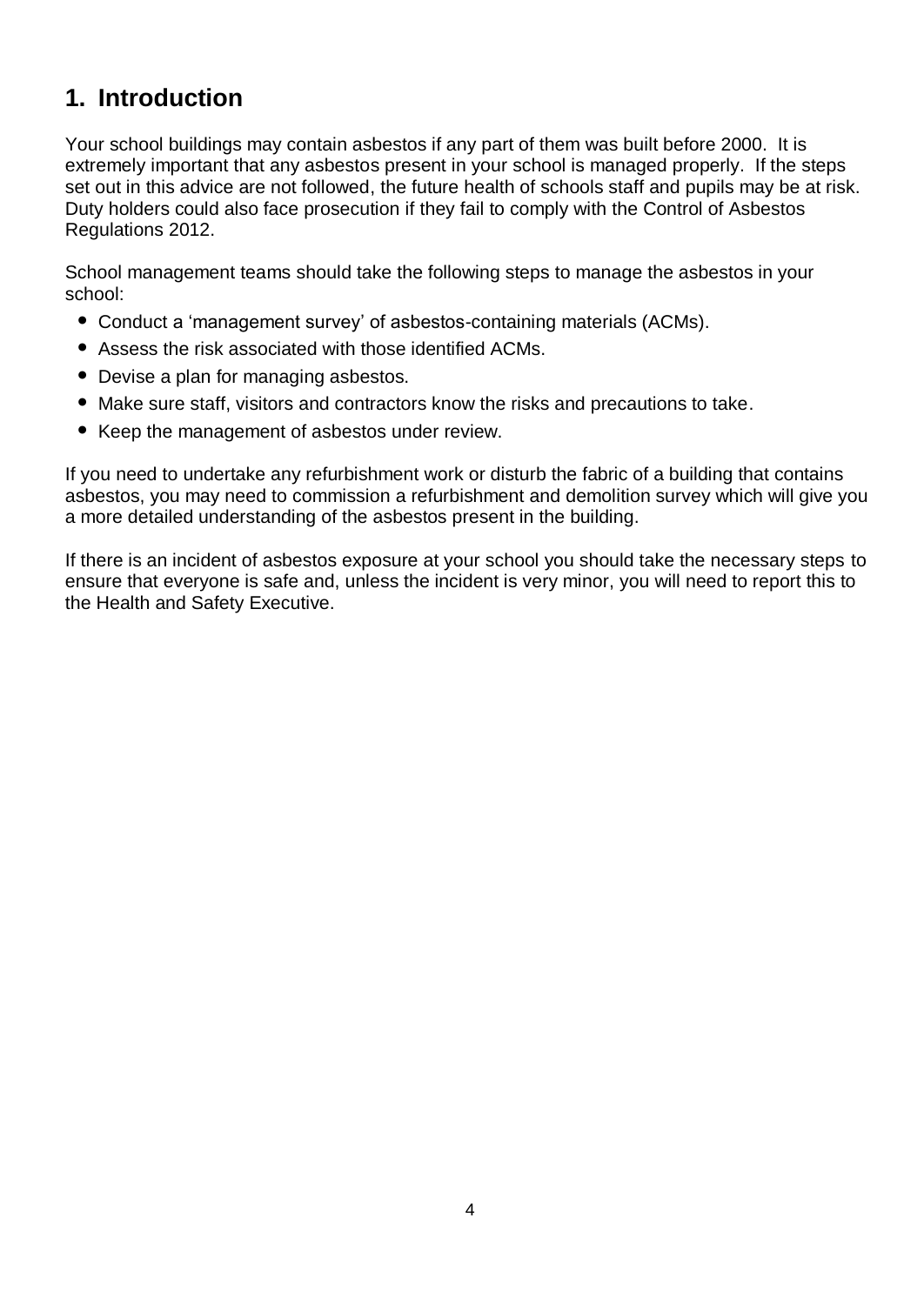### <span id="page-4-0"></span>**2. What is asbestos and when does it become a risk**

The majority of school buildings contain asbestos. This can be visible or hidden as in CLASP/System Build construction. Asbestos is a naturally occurring fibrous mineral which was incorporated into a wide variety of materials that became part of buildings or articles in the UK up to the year 2000. Before the health effects of its fibres were fully understood, asbestos was considered a valuable building material as it had high strength and fire resistance. It was extensively used in schools for fire protection and insulation between 1945 and 1975. If managed carefully, the presence of asbestos in your school will not pose a risk to your staff and pupils. However, poor management of asbestos in your school could endanger lives.

Undamaged, encapsulated or sealed materials will not release fibres. However, problems arise if materials containing asbestos are disturbed or damaged, asbestos fibres can be released into the air and breathed in by staff and children. This puts them at potential risk of contracting a number of serious diseases in later life, including mesothelioma and lung cancer.

Exposure to asbestos can cause serious health problems, including mesothelioma and lung cancer. However, the relative risks of asbestos exposure in a school setting and the question of whether children are at greater risk than adults are not fully understood. The Department of Health's Committee on Carcinogenicity concluded that, due to their increased life expectancy compared to adults and the long latency period for the disease to develop, children have an increased lifetime risk of developing mesothelioma if exposed to a given dose of asbestos<sup>1</sup>. The activities most likely to lead to the disturbance of **asbestos-containing materials (ACMs)** in schools are building and maintenance/repair and improvement works. Examples of this would include installation of new ICT equipment and cables; window replacements, alterations to classroom structure and installing display equipment refurbishment projects.

ACMs can also be disturbed through vandalism, accidental damage and boisterous behaviour.

#### **Key Resources:**

[HSE website asbestos pages](http://www.hse.gov.uk/asbestos/index.htm)

[HSE video: an asbestos](http://www.hse.gov.uk/asbestos/campaign/video.htm) [victim's story](http://www.hse.gov.uk/asbestos/campaign/video.htm)

1[https://www.gov.uk/government/publications/relative-vulnerability-of-children-to](https://www.gov.uk/government/publications/relative-vulnerability-of-children-to-asbestos-compared-to-adults)[asbestos-compared-to-adults](https://www.gov.uk/government/publications/relative-vulnerability-of-children-to-asbestos-compared-to-adults)

<http://www.hse.gov.uk/services/education/asbestos-system-buildings.pdf>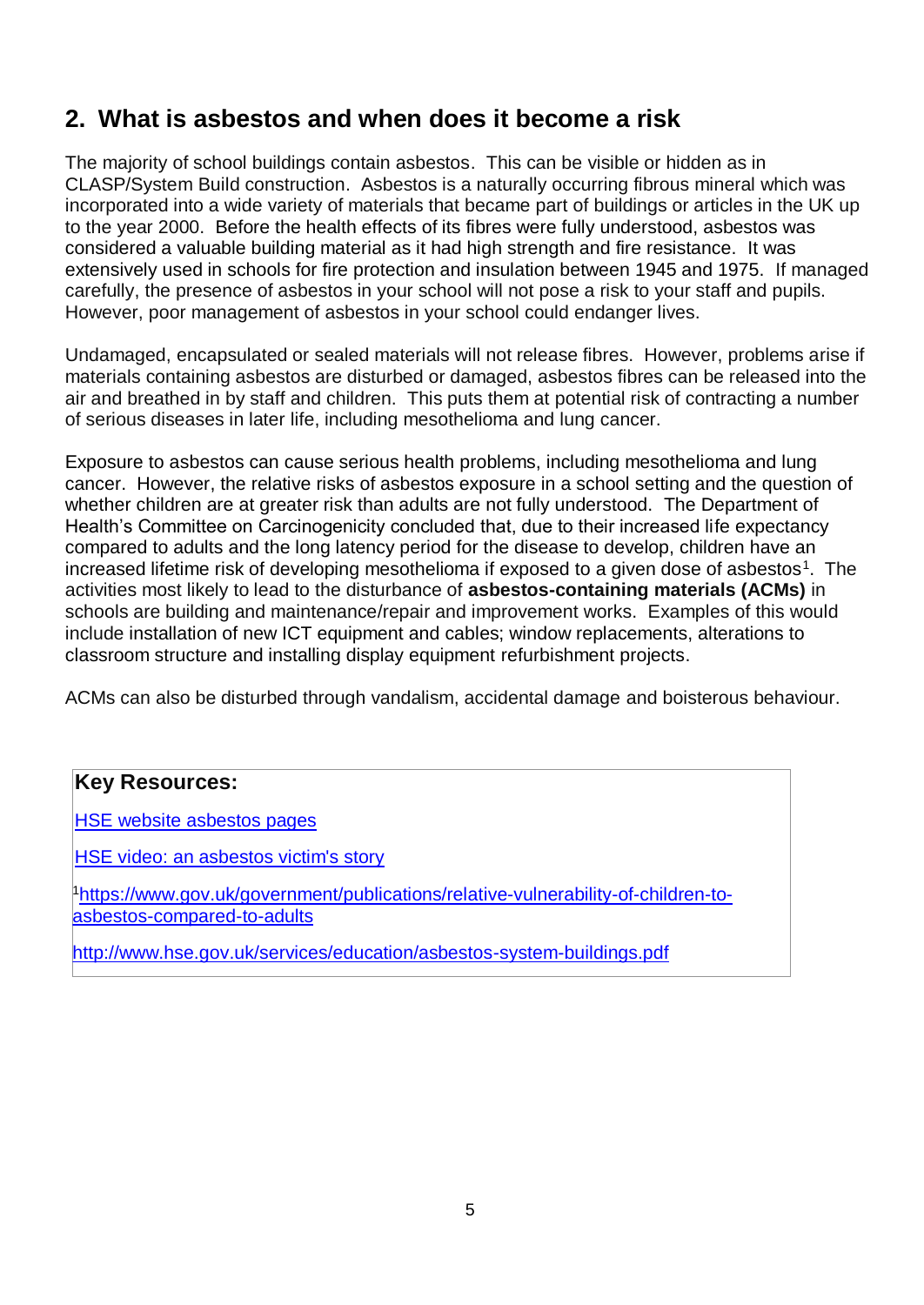### <span id="page-5-0"></span>**3. Responsibility for the safe management of asbestos in your school**

### <span id="page-5-1"></span>**3.1 The legislative framework**

The Health and Safety at Work Act 1974 requires employers to protect their employees at work. In schools, it also requires that pupils, visitors and all other persons are protected from harm to their health and safety from known or foreseeable risks. Whilst the employer can delegate responsibilities, functions or roles to schools staff the 'duty' cannot be delegated and rests with the employer. It is the role of the employer to ensure that there are suitable arrangements in place to manage the ACMs within a school and monitor the effectiveness of those arrangements.

'The Regulations' place specific duties on those who manage non-domestic premises to identify the presence of asbestos-containing materials and manage the risks they present. The Regulations also place duties on other persons, such as contractors for example, to protect their employees.

If you are responsible for the maintenance, repair or improvement of school premises, or of equipment that uses asbestos-containing materials, you will have responsibilities under the duty to manage asbestos.

### <span id="page-5-2"></span>**3.2 The duty holder**

The legal responsibility for the safe management of asbestos lies with the 'duty holder'. The duty holder is defined in Regulation 4 of The Control of Asbestos Regulations 2012 ("the Regulations") as anyone who has an obligation for the maintenance or repair of non-domestic premises by virtue of a contract or tenancy. If there is no person with such an obligation, then the duty holder is the person who has control of the premises or any means of access to and from them.

For most schools, the main duty holder will be the employer, the local authority. However, the employer varies in different types of schools:

For community schools, community special schools, voluntary-controlled schools, maintained nursery schools and pupil referral units the local authority are the duty holder (see section 35 and 26 of the Education Act 2002 and the Staffing of Maintained Schools (Wales) Regulations).

For foundation schools it is the school head and governing body. For voluntary-aided (VA) and, responsibility for the provision, repair and maintenance of a VA School is shared between the school governors and the local authority. The Governors are responsible for the external fabric of the school. The local authority is responsible for the repair and maintenance and for the initial provision of the kitchen, dining hall, medical inspection room, caretaker's house and playing fields.

For independent schools, the duty holder may be the proprietor, governing body, board of trustees or equivalent.

In situations where budgets for building management are delegated to schools by the local authority, the responsibility to manage asbestos will be shared between schools and the local authority. The authority's written scheme for the financing of maintained schools will set out the categories of work that will either be financed from the delegated school budget share (revenue repairs and maintenance) or remain the responsibility of the local authority (capital expenditure). Both parties will therefore have responsibilities for the repair and maintenance of the premises.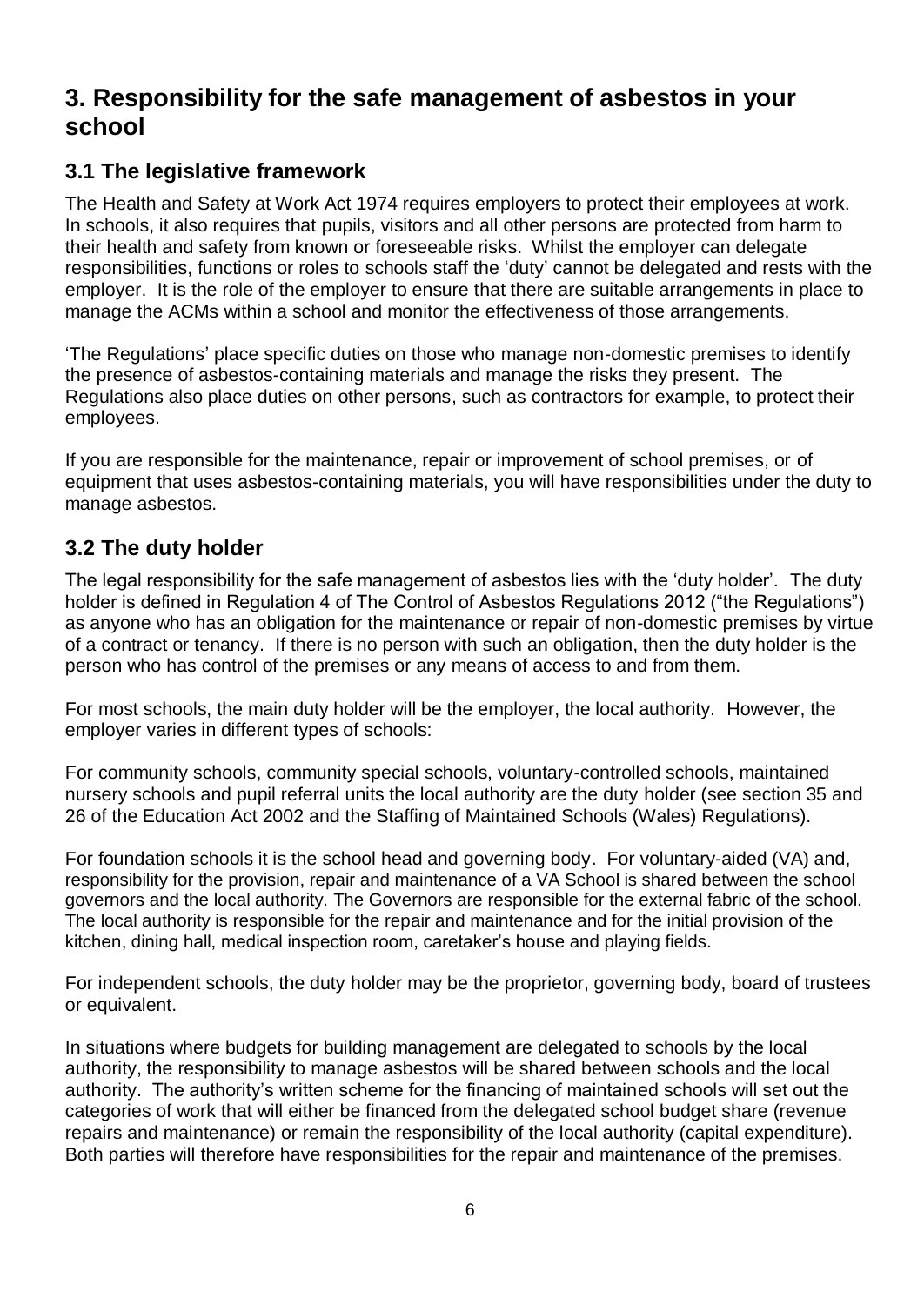Although roles, responsibilities and functions may be delegated to the school management team and nominated individuals, the local authority as the employer retains the duty under the Health & Safety at Work Act 1974. As such, the employer must ensure that there are suitable asbestos management arrangements in place, that those with the delegated responsibilities are suitably trained and knowledgeable to undertake their role and that there is suitable monitoring to ensure that the arrangements have been implemented and the risks are being controlled. It is essential that the roles and responsibilities of all relevant parties are set out clearly and fully understood to ensure compliance with Regulations

Although you may not be the legal duty holder, all those involved in the management and operation of a school, play an important role in the safe management of asbestos.

The law requires the employer to consult with employees on matters that affect their health and safety, including asbestos management. This includes teaching staff, support staff and other site staff. Particular attention should be paid to those who regularly carry out general care and maintenance work in the school e.g. the school care taker. Union safety representatives can use their regular health and safety inspections to raise awareness of asbestos and discuss concerns with their members and management. If you do not follow the steps set out in this advice, you may put the future health of your staff and pupils at risk. The duty holder could also face prosecution, by failing to comply with the Control of Asbestos Regulations 2012.

Health and safety legislation does not require schools to inform parents about the presence of asbestos in their children's school. Some schools do provide parents with information to assure them that effective management arrangements are in place. In normal circumstances, if parents request information, schools should be responsive to this. HSE guidance on gov.uk already explains that if management arrangements at the school to prevent disturbance of ACMs fail and there is an accidental release of asbestos fibres, then it is important that those affected are informed.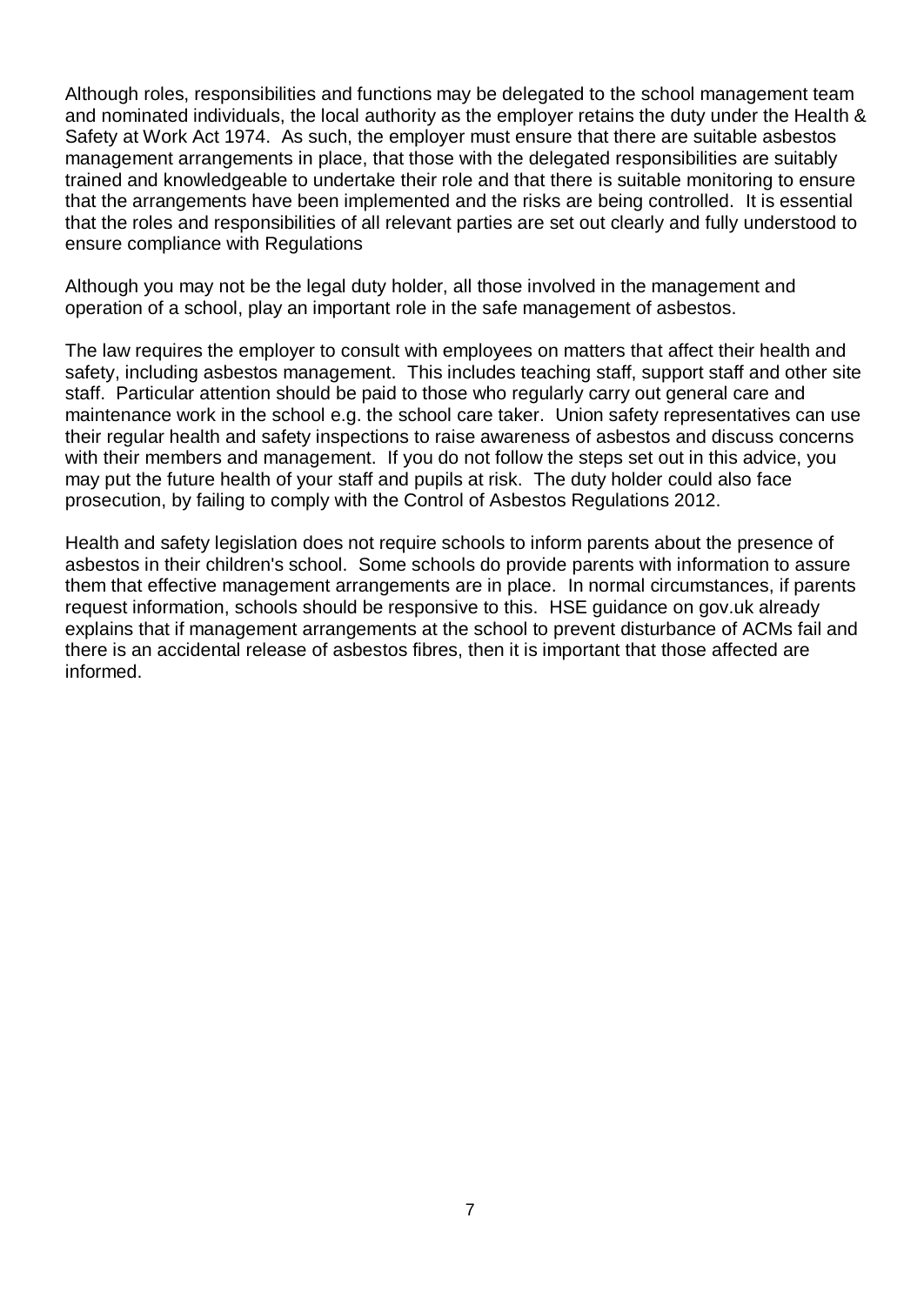### <span id="page-7-0"></span>**4. Day-to-day management of asbestos in your school**

#### <span id="page-7-1"></span>**Step 1: Conduct a management survey of asbestos-containing materials in your school**

Each school must have a suitable, sufficient and up to date survey of the buildings to identify the presence of ACMs. The survey should provide the school with a current and accurate picture of the presence of ACMs within accessible areas and identify the limited inaccessible areas within buildings where the presence of asbestos is presumed or cannot be ruled out.

A management survey is the standard survey.

As well as positively identifying ACMs the survey should seek to identify areas where ACMs are presumed or are likely to contain asbestos and be clear in respect of areas where the presence of asbestos cannot be ruled out. The survey should also include an assessment of foreseeable maintenance and installation which may damage or disturb existing ACMs and assessment of their condition. More information can be found from in the Health and Safety Asbestos Survey guidance listed in key resources at the end of this section.

You need to do this for all buildings constructed before 2000, including new buildings with residual elements of pre-2000 buildings. This survey must be comprehensive and systematic, establishing the location, type and condition of ACMs. The information collected within the survey will be used to produce an Asbestos Register. The survey should be conducted in accordance with HSE guidance and, ideally, undertaken by a surveying organisation accredited by United Kingdom Accreditation Service (UKAS).

A management survey may only include areas of the buildings that are accessible to the surveyor. Depending on the nature of the building, it may not include voids above the ceilings or under-floor ducts. As such, it will not identify all ACMs with a building and, therefore, the presence of asbestos in areas not covered by the survey should be presumed. The survey may require some minor intrusion into the fabric of the building and the taking of samples to identify if materials contain asbestos. However, to avoid the spread of any asbestos fibres, disturbance should be kept to the minimum level necessary to undertake the survey. This means your management survey will only tell you about ACMs that are easily accessible. It is only suitable for managing asbestos during the normal occupation and use of your school. If you undertake any building works in your school, you may need a refurbishment and demolition survey of the areas where the work is to take place in order to identify the presence of asbestos in inaccessible areas that were not included in the management survey. Any proposed works should be assessed to check that the current surveying information is sufficient for the work to be undertaken. This assessment should be undertaken by someone competent to carry out this function.

Using their experience of construction, the surveyor should include an indication of the likely locations and type of the presumed ACMs liable to be present in the presumed areas.

In some cases, surveys have been considered to be inadequate or do not reflect the current status of the buildings and ACMs. Where surveys are considered inadequate they should be repeated. Schools should review their survey and ensure that it:

- Was undertaken by a suitably qualified / accredited surveyor;
- Covers all relevant buildings/structures associated with the school and includes all areas which are considered as accessible (including switch rooms are accessible for routine inspection /maintenance by contractors);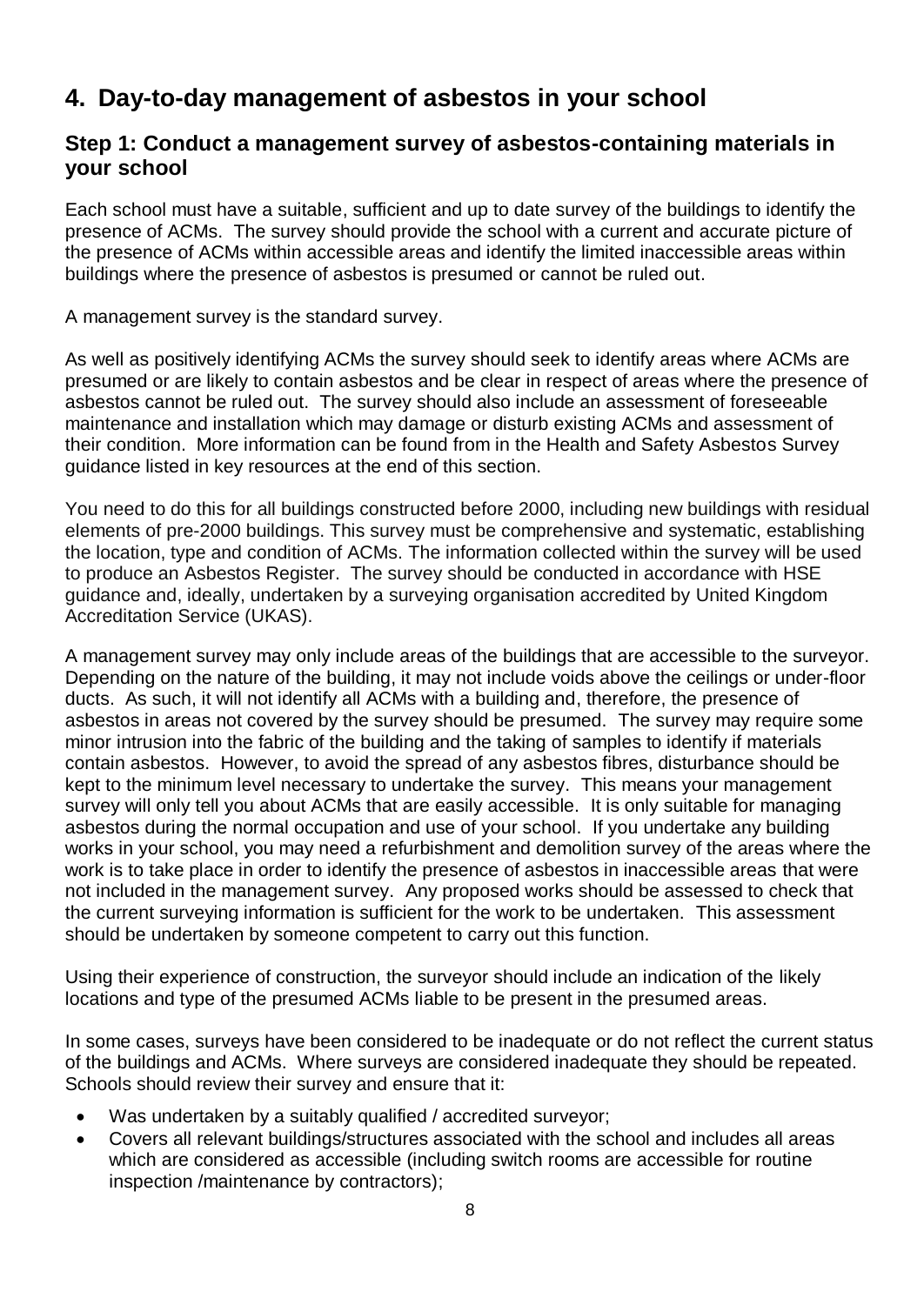- Clearly identifies any areas that were not surveyed, with reasons why and that the implications of this and any other limitations or caveats within the survey are considered and planned for;
- Clearly identifies the location, quantity, type and condition of the ACMs identified and what they look like;
- Clearly identifies genuinely inaccessible areas where the presence of asbestos is foreseeable or cannot be ruled out and as such must be presumed;
- Is regularly updated to accurately reflect the current locations of the ACMs in their premises;
- Remains a current and relevant basis for their risk management arrangements.

### **Key Resources:**

[HSE guidance on management surveys](http://www.hse.gov.uk/asbestos/managing/index.htm) [Asbestos: the survey guide](http://www.hse.gov.uk/pUbns/priced/hsg264.pdf)

[The United Kingdom Accreditation](http://www.ukas.com/default.asp) Service (UKAS)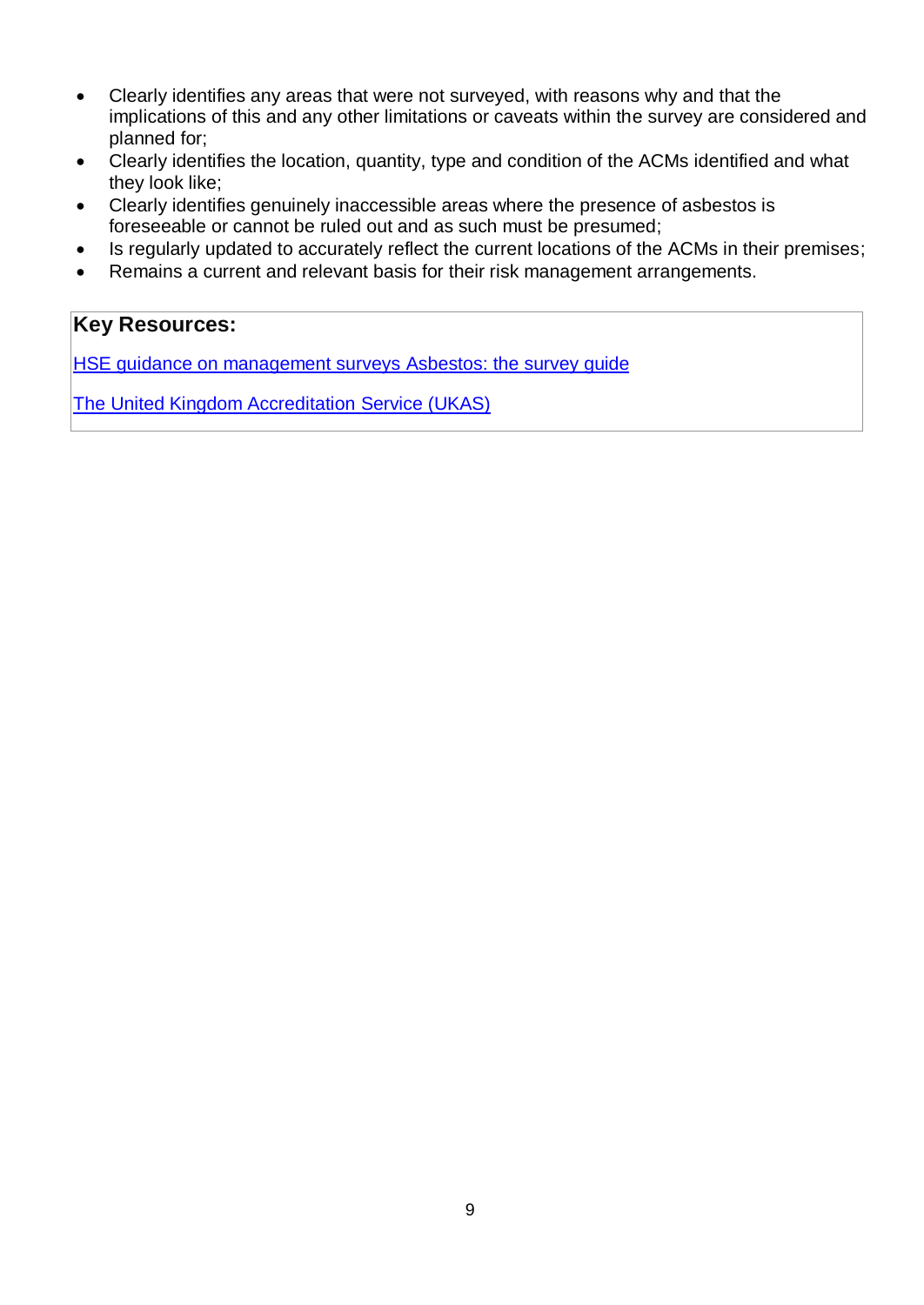#### <span id="page-9-0"></span>**Step 2: Assess and reviewing the risks associated with asbestoscontaining materials in your school**

Schools must ensure that there is a suitable and sufficient assessment of the risks to health posed by the ACMs. This needs to be fit for purpose and reflect the current locations and conditions of the ACMs and how the buildings are used. It is important that any survey is not conducted in isolation. The duty holder needs to work in conjunction with the local authority technical officer who, in turn, can arrange for asbestos surveyors to establish the risk that ACMs might be disturbed on behalf of schools; devise a asbestos management plan and brief the head teacher where necessary on how this is to be used.

When considering the likelihood of disturbance, it is important to recognise the use of the location and the people who may be present, i.e. what may be disturbed in the course of routine maintenance or everyday activities. Children may be more likely than adults to engage in activities that may disturb or damage ACMs. The priority assessment should be used to inform planning and active management.

The assessment has three parts:

- i. **'Material' assessment –** this is usually provided within the survey and is an assessment of each item of asbestos material identified based upon the type of material, the type of asbestos it contains, its surface treatment and the extent of damage.
- ii. **'Priority' assessment –** this is your assessment of the likelihood of someone disturbing the material based upon factors such as the number and type (e.g. children) of people using the room, the time they spend in the room, the location, accessibility and extent of the asbestos and the frequency and type of activity that might disturb it.
- iii. **'Total' assessment –** the assessments from the Material and Priority assessments are combined to give the total risk assessment. This allows a comparison to be made of the risk presented by each item of ACMs in the building so that priorities can be set and plans made for managing the materials

If asbestos in your school building is in good condition and is unlikely to be damaged or disturbed, it is usually safer to leave it in place and regularly monitor its condition. A change of circumstances (such as change of building use) will require a review of the assessment. If any ACM is in bad condition or at risk of being damaged or disturbed, professional advice should be sought regarding necessary remedial works, which may include enclosing, encapsulating or removing the asbestos.

The methodology for the determination of the material assessments is detailed in HSG 264, which includes advice on the interpretation of the risk assessment scores generated through this process. The methodology for the Priority Risk Assessment Algorithm is included in the HSE Guidance document HSG 227, a comprehensive guide to management of asbestos in premises. Both these documents are included in the Key Resources Box below.

Schools should review their assessments to ensure that:

- They were undertaken by a suitably qualified/ competent person and developed by, or in conjunction with, the school such that it reflects how and by whom the premises is used and the risks ACMs may pose through foreseeable activities;
- It reflects the profile of ACMs and offers a clear distinction between lower and higher risk ACMs to indicate the priorities and implications of the presence of ACMs, which will in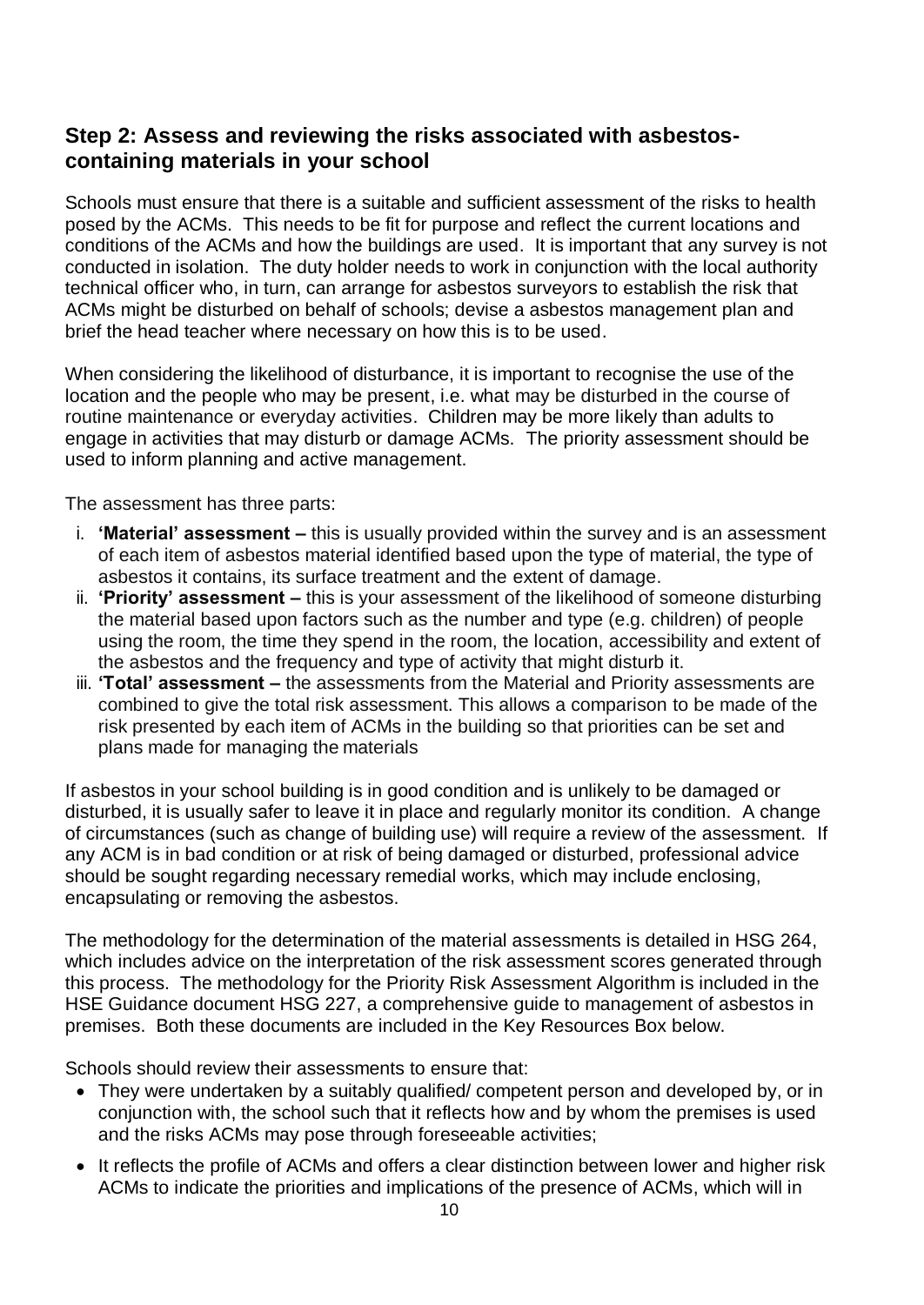turn inform the arrangements and frequency of monitoring the conditions of ACMs;

- It includes areas identified within the survey presumed to contain asbestos;
- There are arrangements for review and update at suitable intervals.

The findings of the Survey and the Assessment are normally combined to offer an overall picture of locations and risks in a record commonly called an Asbestos Register (or equivalent document). There should be a clear and easy to understand record (including drawings and photographs where relevant) which details the location, extent and condition of the ACMs – identifying their forms/ material types and what they look like. The register also should provide a clear indication as to the parts of the building where the presence of ACMs is presumed. The summary provided by the asbestos register should also clearly identify any areas of the school which were not captured within the management survey and therefore where the presence of asbestos cannot be ruled out. It should clearly identify that these areas will need to be subject to a further survey ahead of access for subsequent maintenance or construction work.

Regular update of the register is required so that it provides an up to date and accurate reflection as to the current knowledge in respect of the locations of ACMs within the building. The register should be updated following work which involved the removal of asbestos and when further ACMs are identified following further surveys. The asbestos register should also be used to inform the Asbestos Management Plan and in respect of the active monitoring of the ACMs identified.

#### **Key Resources:**

[Example scoring system](http://www.hse.gov.uk/asbestos/assets/docs/materials-priority-scoring.pdf)

['Managing my Asbestos'](http://www.hse.gov.uk/asbestos/managing/intro.htm) A step by step guide produced by HSE

['Health and Safety Guidance \(HSG\) 227, A](http://www.hse.gov.uk/pubns/priced/hsg227.pdf) [comprehensive guide to managing asbestos in](http://www.hse.gov.uk/pubns/priced/hsg227.pdf)  [premises'](http://www.hse.gov.uk/pubns/priced/hsg227.pdf) – in particular Appendices 2, 3 and 4

[Health and Safety Guidance \(HSG\) 264, Asbestos: The Survey Guide](http://www.hse.gov.uk/pubns/books/hsg264.htm)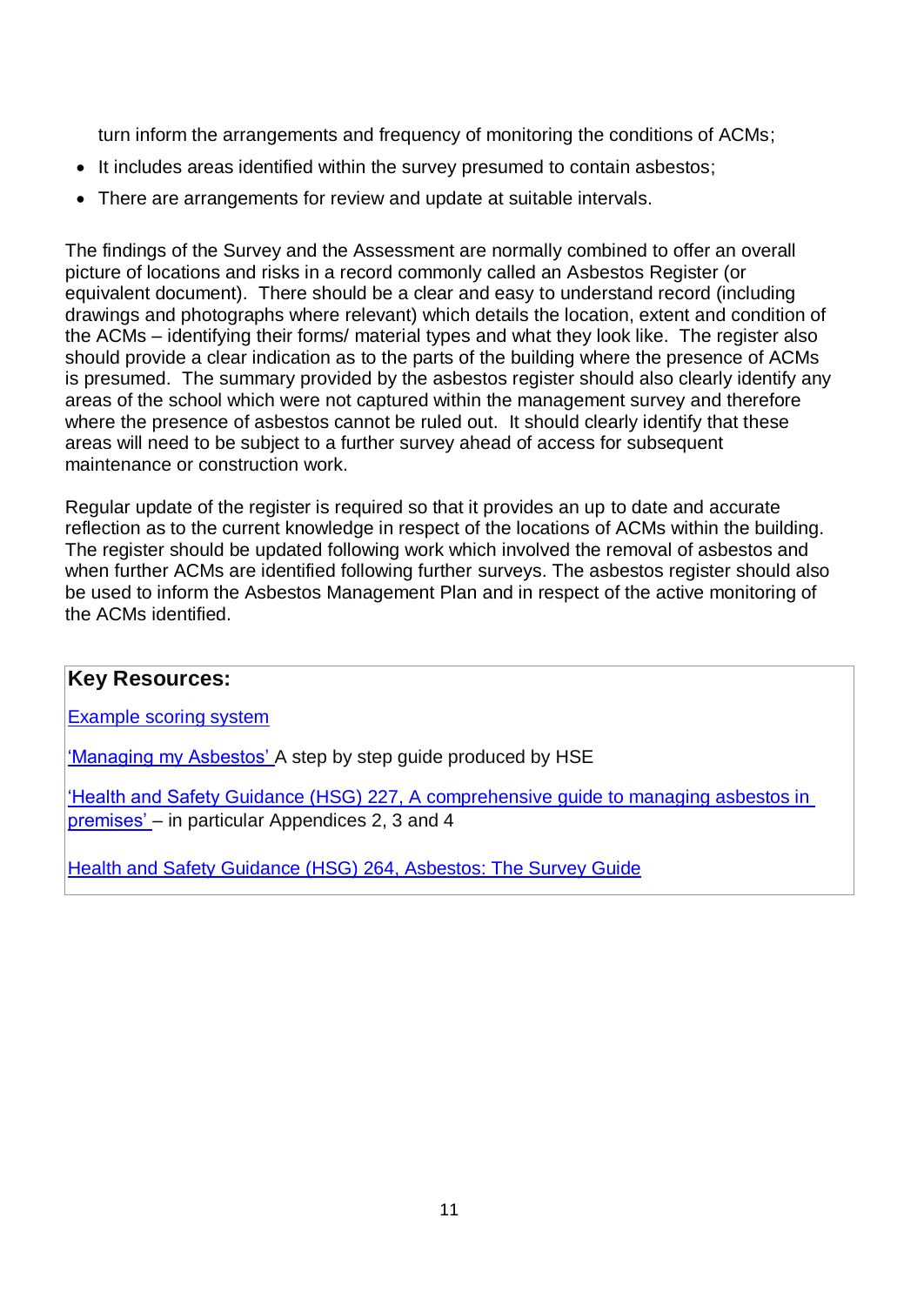#### <span id="page-11-0"></span>**Step 3: Devise a plan for actively managing the risk from asbestos in your school**

A relevant and current Asbestos Management Plan (AMP) for the school is essential. The plan should set out your day to day management arrangements for controlling the risks from ACMs in the school during normal and foreseeable activities in the premises. The Asbestos Register information should have been used to inform the AMP. The Register and the AMP should be shared with (and/or subject to consultation with) relevant safety representatives and all staff, particularly maintenance and cleaning staff.

Your AMP will include details of:

- Clear leadership commitment and statement on ownership of the risk;
- Clear roles and responsibilities of specific individuals (and/or organisations) associated with the arrangements, which should be accompanied by an accurate statement of the current organisational structure and governance of the school which might be in other documentation;
- Procedures for controlling routine and responsive maintenance work, including management of contractors;
- Emergency procedures to be actioned in the event of accidental or inadvertent disturbance of ACMs, including after school activities and community use;
- Training to be provided to all those who could come into contact with ACMs in the school buildings (for example, Awareness Training);
- Training to be provided to those who have specific Asbestos Management duties in the school;
- Discussion of AMP as part of staff inductions, toolbox talks, and at governors meetings.
- Nomination of those who can make entries to or amendments to the AMP; and
- The formal arrangements for reviewing and updating the AMP.

In particular the management arrangements should also ensure that:

- All relevant staff identified within the plan are aware of their roles and equipped with sufficient knowledge, experience and training to carry out the roles identified;
- There is a mechanism to regularly, actively monitor and formally record the condition of the identified accessible ACMs and also the general condition of the buildings to identify any deterioration to ensure that the risks associated with asbestos or presumed asbestos are effectively controlled. (This includes areas of the building where enclosure, encapsulation or sealing of the ACM is used to manage risk – for example, the mastic sealant in the seams of column casings within CLASP buildings). The frequency of the monitoring of the ACMs should be informed by the priority assessment;
- There is there a clear understanding of what action needs to be taken if, despite all your work, ACMs are inadvertently disturbed or damaged.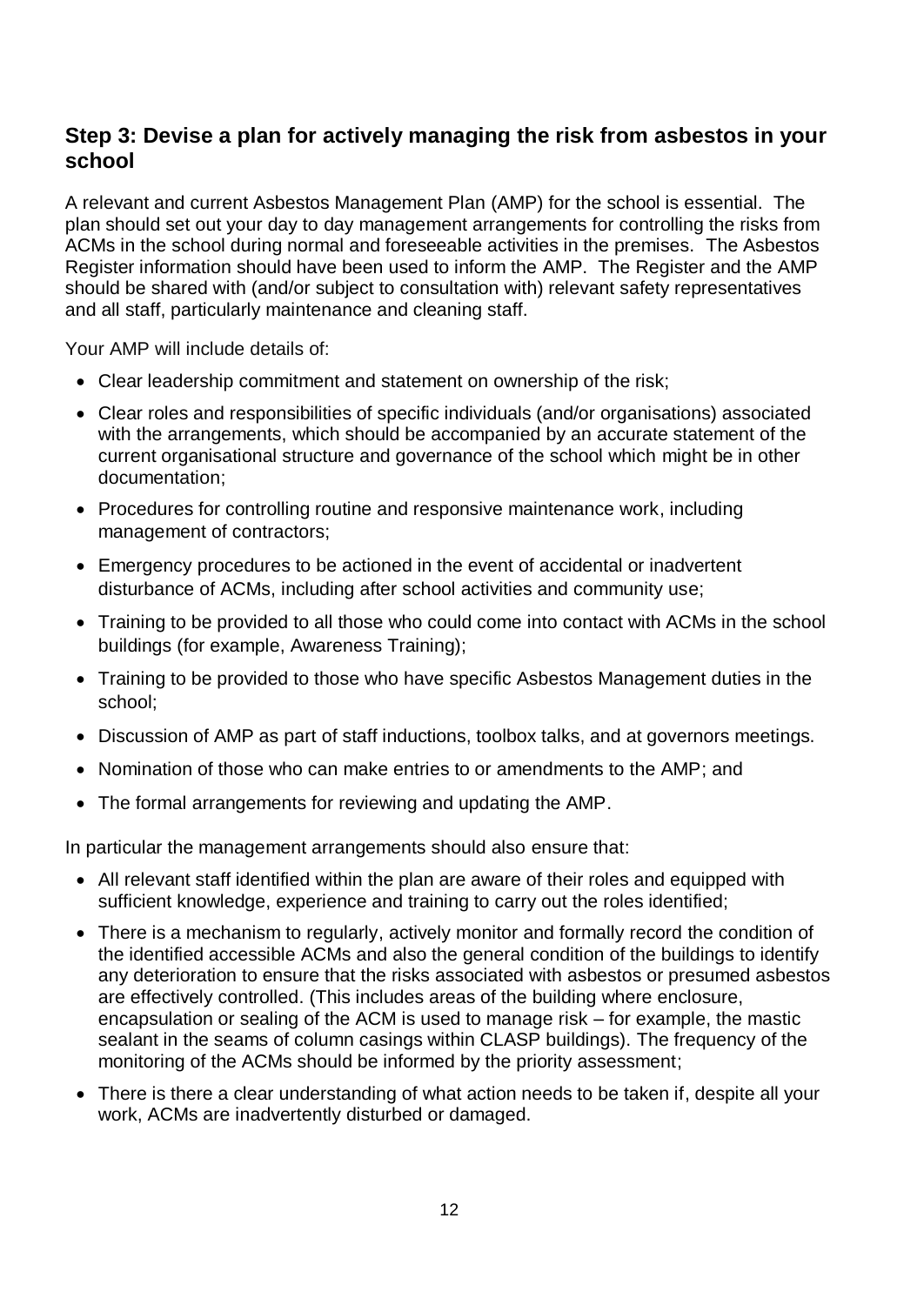### <span id="page-12-0"></span>**Step 4: Make sure staff, contractors and other visitors know the risks and precautions they need to take and are properly trained**

Everyone in your school management chain will have a part to play in making sure asbestos is managed effectively on your school premises. It is essential that all relevant staff and other workers including cleaning and caretaker staff are advised on the location and implications of ACM's identified, receive the right information, instruction and training and are clear what precautions to follow by the Building Manager and/or Headteacher with the support of the local authority technical officers. Particular focus should be given to individuals who have responsibility for monitoring and assessing the condition of the ACMs (and the wider fabric of the building) and staff who regularly undertake maintenance or cleaning work. Asbestos risks should also be explained to temporary, agency and supply workers (teaching / support staff) regardless of the duration of their employment with the school.

Most teachers and school staff are not directly involved in managing the buildings or in carrying out repair or maintenance work. However, where schools are responsible for directly commissioning minor maintenance work and small projects, duty holder responsibilities will apply; to ensure that ACMs are not damaged or disturbed with such works.

In all situations, schools and their staff will need to know the location of any ACMs and how they can be damaged or disturbed e.g. by work being pinned to walls or through unruly behaviour of pupils. Staff should be instructed to report damage or deterioration of school fixtures or fittings that could lead to the release of asbestos fibres. Visitors, contractors and out-of-hours/community users of the building should be advised of any action they may need to take in respect of ACMs.

The Appointed Person for asbestos management in individual schools will need to receive specific appropriate training. This needs to be delivered by a recognised Asbestos training provider holding an Approval through a recognised training approval organisation, and in accordance with requirements of regulation 10 of the Control of Asbestos Regulations 2012 and the advice included in the Approved Code of Practice L143 e.g. the United Kingdom Asbestos Training Association (UKATA). Schools should have effective arrangements for identifying/reporting damage and taking proportionate steps to ensure that any risks associated with damage or deterioration are identified and controlled.

The duty holder should ensure that those individuals or organisations identified in the plan with specific roles and responsibilities are provided with suitable training, information and knowledge and time to carry out their role effectively. Where responsibilities fall to an individual consideration should be given to nominating a deputy for business continuity purposes.- you have identified the need for training – it may just be a case of having the "capacity" to undertake their role and the issue around the business continuity issue of having a deputy.

The Asbestos Register should be available on site and in a format that can be available and readily understood if requested as part of any emergency response. This is in line with regulation 4 of CAR 2012, which includes making the plan available to any person that may disturb asbestos, including emergency services. The Register should be used to inform the planning and assessment of any planned or reactive maintenance and construction works within the school and the implications in respect of the ACMs.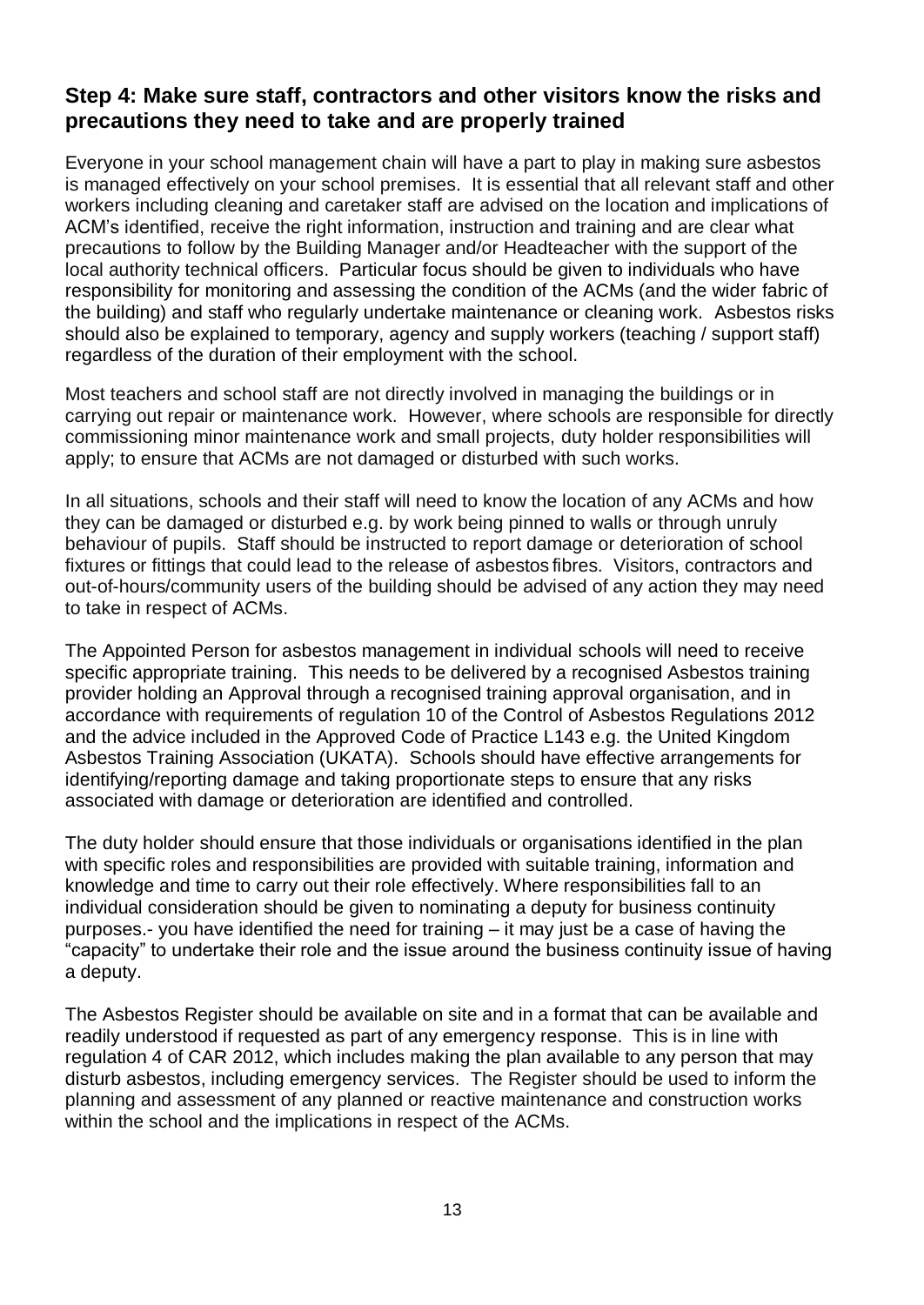### **Key Resources:**

You can review how your school is performing on asbestos management by using the [Health and Safety Executive \(HSE\) checklist](http://www.hse.gov.uk/services/education/asbestos-checklist.pdf)

[Advice on information, instruction and training i](http://www.hse.gov.uk/asbestos/training.htm)s also available on the HSE website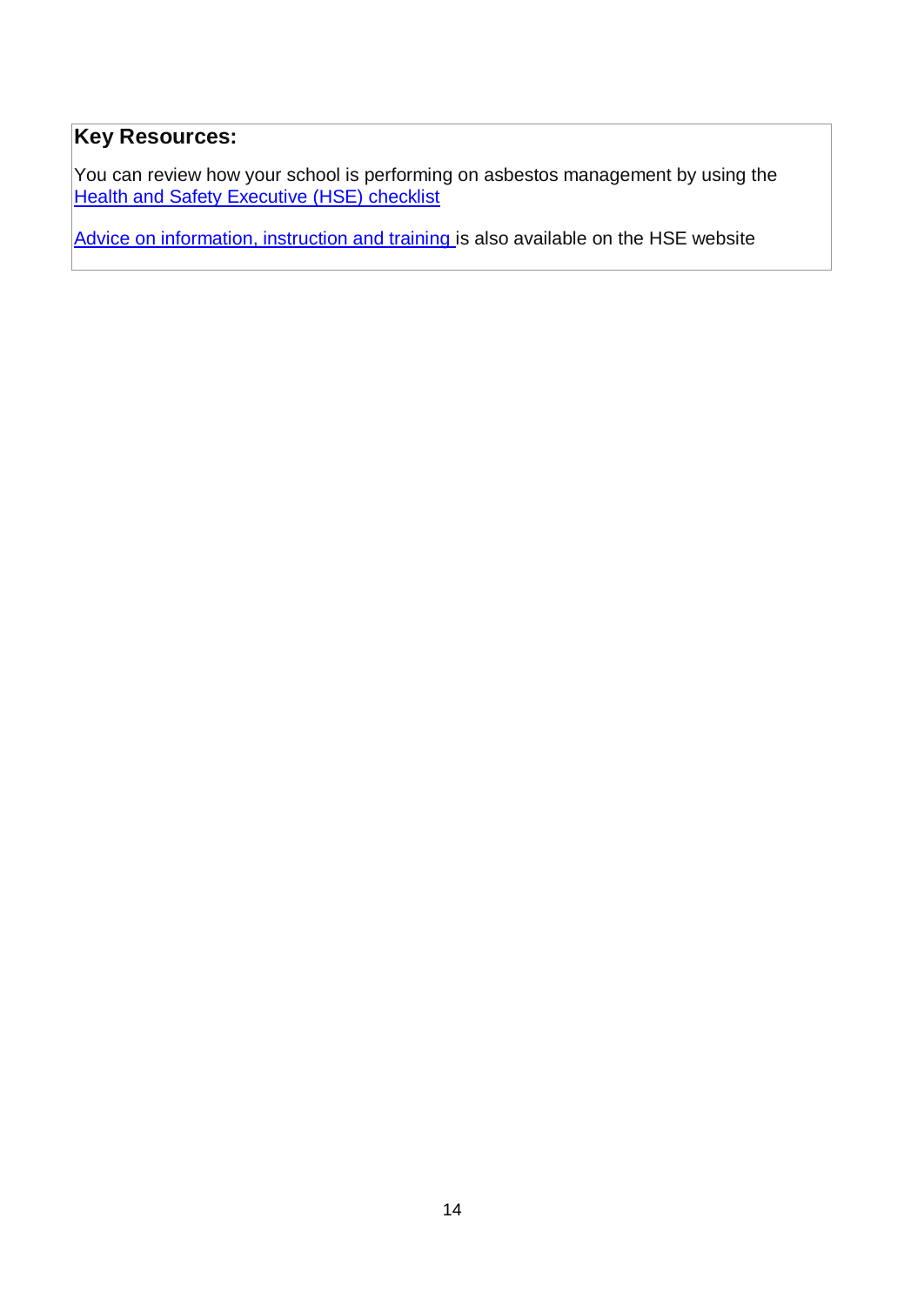### <span id="page-14-0"></span>**Step 5: Keep the management of asbestos in your school under review**

The AMP should be produced in accordance with advice provided in the ACOP L143 (see paragraph 143 and regularly reviewed (every 12 months as a minimum). It should be updated where:

- there is new information, for example from refurbishment and demolition surveys;
- work is undertaken on ACMs;
- damage occurs;
- ACMs are removed:
- Room changes occur, e.g. type of use of the room changes;
- Building layout changes that affect the position of the ACMs.

Schools should also ensure that:

- There are clear arrangements to regularly review (at least annually) and update the survey, assessment and Register such that it reflects the current status of the ACMs within the school. Procedures should recognise the limitations of the information held and identify when further information (including a refurbishment and demolition survey) is required.
- Those that are undertaking the regular inspections have undergone the appropriate training to ensure they are aware of how to identify potential asbestos areas and record their observations, and understand how, if necessary, to make adjustments to the material and priority risk assessment scores.
- There are suitable arrangements to ensure that the condition of the ACMs is actively and regularly monitored in accordance with a clear schedule informed by the assessments of the ACMs. This monitoring should be suitably recorded and ensure that the control measures that prevent access, offer protection, encapsulate or seal the ACMs remain effective.
- The monitoring extends to assess the implications of the wider condition of the general fabric of the school buildings to ensure that the risks associated with areas where ACMs are presumed to be present are also controlled.
- There are suitable monitoring and auditing arrangements to ensure that the management plan is followed and effective.
- Any changes to the Asbestos Register or your Asbestos Management Plan will need to be communicated to all relevant staff by the school leadership team.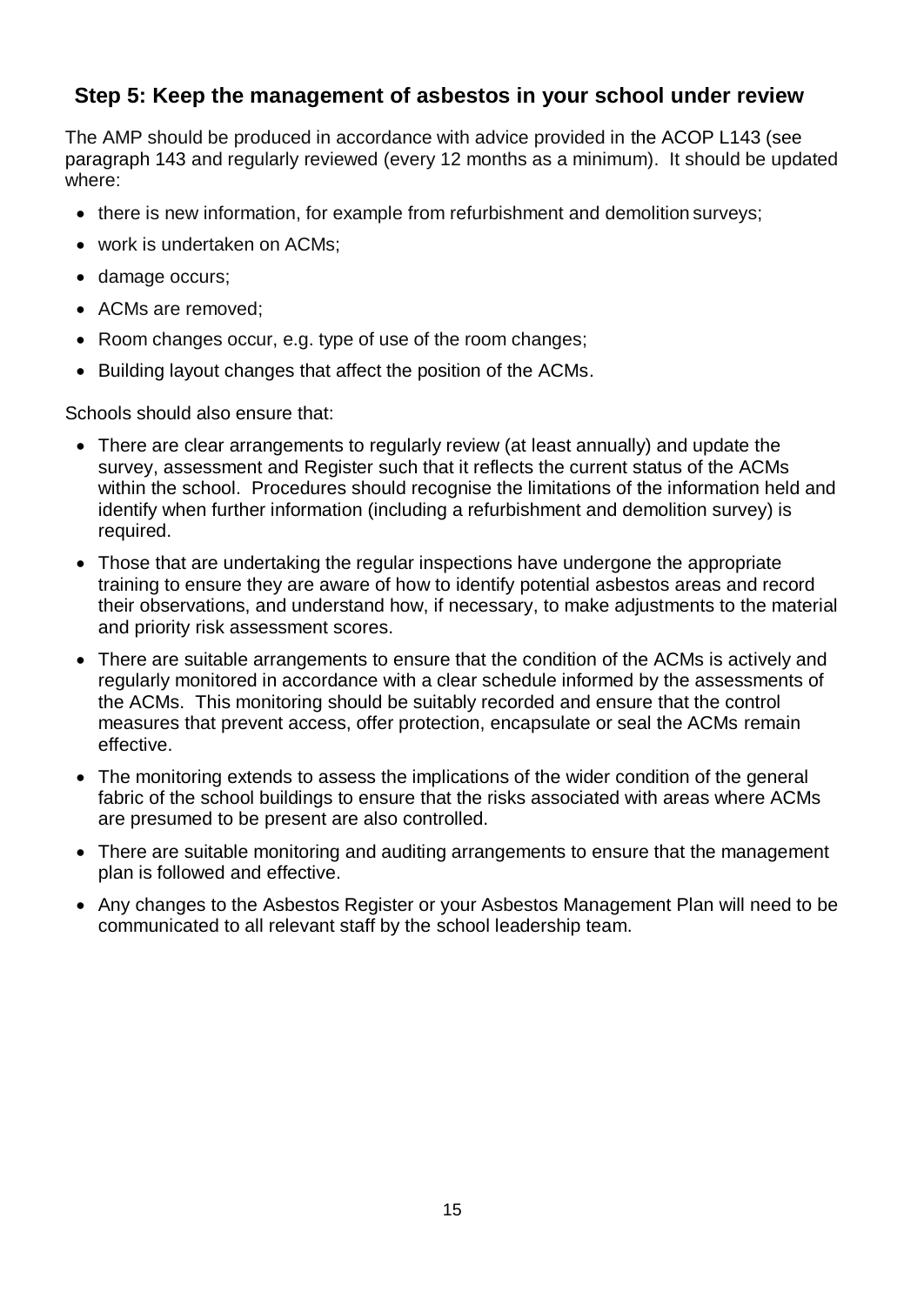### <span id="page-15-0"></span>**5. Managing asbestos when building or maintenance work needs to be done**

There are specific actions that you must take [under the Control of Asbestos Regulations 2012](http://www.hse.gov.uk/services/education/asbestos.htm) when work is carried out on the premises which might disturb ACMs (including upgrading, refurbishing or demolishing), especially with respect to working practices between the duty holder, school and contractors under Regulations 4 and 5. This includes any work that intrudes on the fabric of your building, whether it is small-scale repair work carried out by your own staff or a large-scale project that is being contracted out.

Where building work needs to be undertaken, there must be robust and effective management arrangements in place to ensure that ACMs are not disturbed by maintenance or construction activities. Work liable to disturb the fabric of the building should be subject to proportionate control measures. Any person undertaking this type of work within premises where asbestos is present should have relevant asbestos awareness training to allow them to identify ACMs should they encounter or expose them so they recognise when to stop during any work. It is advised that any work undertaken is organised in conjunction with the local authority's technical departments.

Work liable to disturb asbestos pipe lagging, loose insulation, sprayed coatings and Asbestos Insulating Board (commonly found in school buildings as ceiling tiles, wall panels, soffits, cladding to structural steel work and linings to warm air heaters) will for the most part require the appointment of licensed contractors. Some small, short duration tasks which disturb ACMs can be carried out by non-licensed workers provided they have received appropriate information, instruction and training and the correct risk control measures are used. Advice on the types of work considered to be licensable and non-licensable, notifiable and non-notifiable is available on the HSE website - see 'key resources' section on page 12.

Asbestos management arrangements should ensure caretaking staff do not become involved with any minor works, such as erecting shelves, as the walls into which they might drill could be constructed from asbestos or contain products such as AIB or Asbestos Cement or have an Asbestos product concealed behind the visible wall covering. In addition, Caretakers should not undertake any work which leads to the disturbance of the fabric of the building, however minor, as this could lead to the inadvertent disturbance of ACMs e.g. asbestos-containing vinyl floor tiles and coverings.

For any working practices there needs to be robust signing in procedures, and clear management of contractors & sub-contractors working at the school. Where there are devolved budgets for school works, persons arranging building works or maintenance need to ensure that contactors are competent to undertake the work. It is advised that schools use the competency within the local authority to support this work.

All staff at school need to be advise of asbestos management and aware of current guidance, this includes both teaching and non-teaching staff, such as caretakers, cleaners, catering staff as well as supply teachers, temps, office staff, mid day supervisors, breakfast club staff, after school staff, governors and key holders. Asbestos management information should also be made available to other organisations that may share the school site, and also to those services that may need to visit the school, e.g. fire service.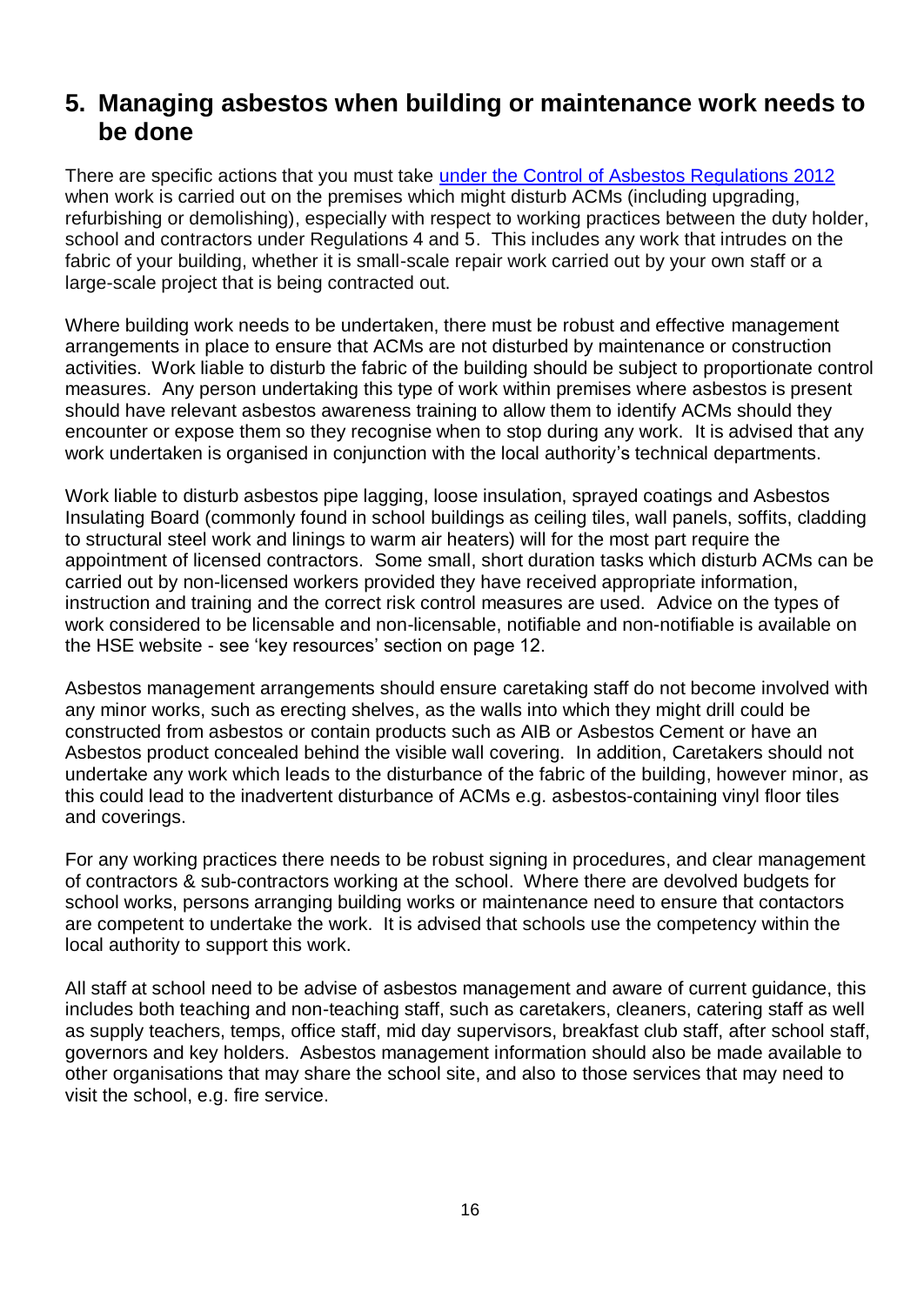#### <span id="page-16-0"></span>**5.1 Maintenance/small works under the control of the school/trust/Local Authority**

The AMP should identify how any work which goes beyond normal daily activities will be managed to ensure that the risks associated with ACMs are controlled.

Before the start of reactive or planned work on any scale likely to disturb the fabric of the building (such as drilling) there should be suitable arrangements to review the Asbestos Register to assess whether the work is likely to disturb or pose a risk to ACMs identified or assumed to be present. Accidental overstrike onto adjacent ACMs should be considered. Where possible, this review should be undertaken well ahead of proposed work to ensure the implications of any ACMs are factored into the risk assessment for the task. Careful consideration needs to be given to assess whether the management survey provides sufficient information to undertake the work safely or whether a further survey is required.

Contractors' managers must be provided with relevant information at the earliest time ahead of the commencement of the work to allow them to assess the work implications of the ACMs. To avoid the risk of a breakdown in communications it is strongly recommended that, in its own interests, the school's nominated person should inform each site worker individually themselves each day to avoid costly disturbances.

For all works, the arrangements should ensure that all necessary safeguards have been followed before work commences. This should include validating that the necessary checks against the Asbestos Register have been made, the implications of the ACMs assessed and the work is suitably planned with the necessary working methods and safeguards agreed. Consideration should be given to control the work using a 'permit to work' or equivalent mechanism.

### <span id="page-16-1"></span>**5.2 The need for additional survey information**

Where the information contained within the Asbestos Register does not offer sufficient information to identify ACMs that may be affected by the work, or is inconclusive, a further deeper survey will be required.

[A 'management survey' will only cover the readily accessible areas. It may not identify all ACMs and will not positively identify those ACMs that are assumed as present or hidden ACMs].

This may extend to a targeted 'refurbishment and demolition survey', which is far more intrusive than a 'management survey'. It is unlikely that this can be undertaken in occupied areas. The findings from additional surveys should be used to update the asbestos assessments, Asbestos Register and AMPs and should be used to inform considerations for maintenance or planned work.

Schools should be familiar with their duties as a client under the Construction (Design and Management) Regulations 2015 (CDM 2015), which requires them to provide information to designers and builders at an early stage in respect of existing hazards including asbestos.

### <span id="page-16-2"></span>**5.3 Ensuring the work can be undertaken safely**

Where it is assessed that works will not be likely to disturb or damage ACMs, the proposed work method should be reviewed before starting to validate that the relevant enquiries have been made and controls are in place and followed. However, once authorized, it should proceed with caution, being alert to and prepared for the unexpected presence of ACMs. If further ACMs or suspect material is uncovered, the work should stop, the area made safe and the work reassessed before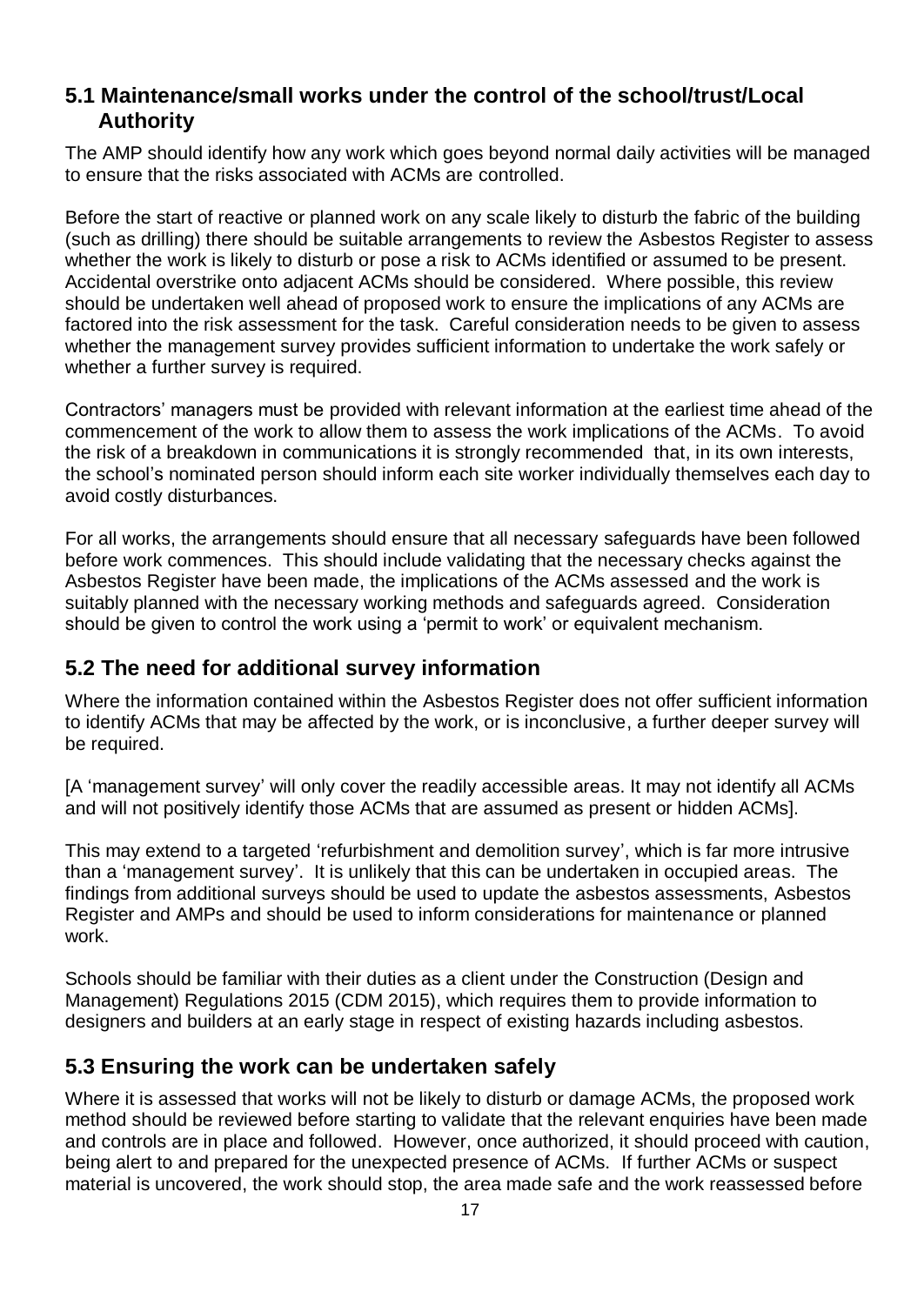continuing. Wherever possible, work should be undertaken in a segregated area or outside normal school hours. Post-work checks should be undertaken to ensure that no residual risks remain before the area is reoccupied.

Where it is identified that the proposed works will disturb ACMs, additional steps should be taken to assess the risks and identify the control measures to undertake the work in accordance with relevant HSE guidance. The work should be assessed to ascertain whether the "work with asbestos" is licensable work – i.e. can only be undertaken by a licensed contractor or needs to be notified as "notifiable non-licensable work" (NNLW). Where the work does not require a licence, it should be ensured that those undertaking the work have the necessary training, knowledge, experience and equipment to undertake the work and that the work is suitably planned. The proposed work method should be reviewed before starting to ensure that it addresses and controls foreseeable risks. The work should be undertaken in such a manner that it is segregated and, where necessary, sealed off from the school. Relevant post-work checks, including a formal clearance procedure (which depending on the scope of the work may include sampling), should be undertaken before the area can be confirmed as suitable for reoccupation.

The work activity should be monitored to ensure the controls are followed and additional precautions taken where the scope of the work is revised.

### <span id="page-17-0"></span>**5.4 Larger construction works:**

Where the work forms part of a construction project to be undertaken under the control of a Principal Contractor, all the relevant information held by the school should be provided ahead of the contract to be included in the considerations for the planning phase of the contract, under the Construction (Design and Management) Regulations 2015. The schools should secure assurances that the ACMs will be dealt with appropriately and that any work is suitably segregated from the activities of the school.

### <span id="page-17-1"></span>**5.5 Waste Materials**

Waste materials containing asbestos must be disposed of as hazardous waste. If the work is carried out by in-house staff you will be responsible for ensuring any waste is disposed of safely and to comply with the requirements of the Hazardous Waste Regulations 2005 (as amended 2009). If you have contracted the work out, disposal is the responsibility of the contractor, although you will have responsibility for obtaining a waste consignment note to confirm that the asbestos was appropriately disposed of.

### **Key Resources:**

[Need building work done? A short guide for clients on the Construction \(Design and](http://www.hse.gov.uk/pubns/indg411.htm) [Management\) Regulations 2015](http://www.hse.gov.uk/pubns/indg411.htm)

[Advice on licensable work with asbestos](http://www.hse.gov.uk/asbestos/licensing/licensed-contractor.htm)

[Advice on non-licensed work with asbestos](http://www.hse.gov.uk/asbestos/licensing/non-licensed-work.htm)

[Information on disposing of asbestos waste](http://www.hse.gov.uk/pubns/guidance/em9.pdf)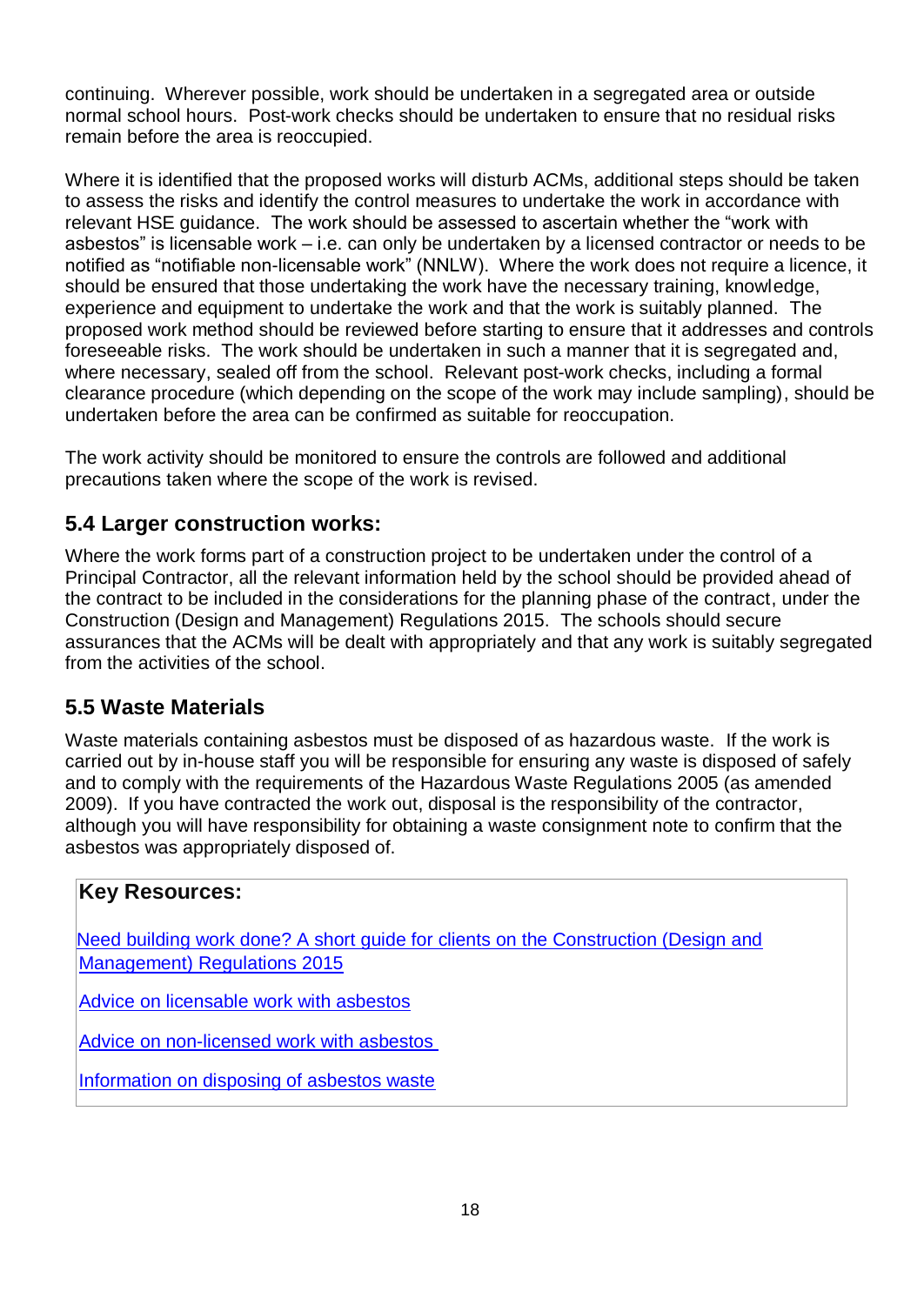### <span id="page-18-0"></span>**6. Funding for the repair or maintenance of school buildings**

The 21st Century Schools and Education Programme will see significant investment in our educational estate. This investment supports the rebuild and refurbishment of schools and colleges across Wales. It will focus on some of our poorest condition schools and colleges and will, therefore, include the removal or treatment of asbestos where appropriate.

Local authorities can use funds from the Welsh Government's Revenue Support Grant (RSG) to keep all their schools buildings maintained and in a good state of repair.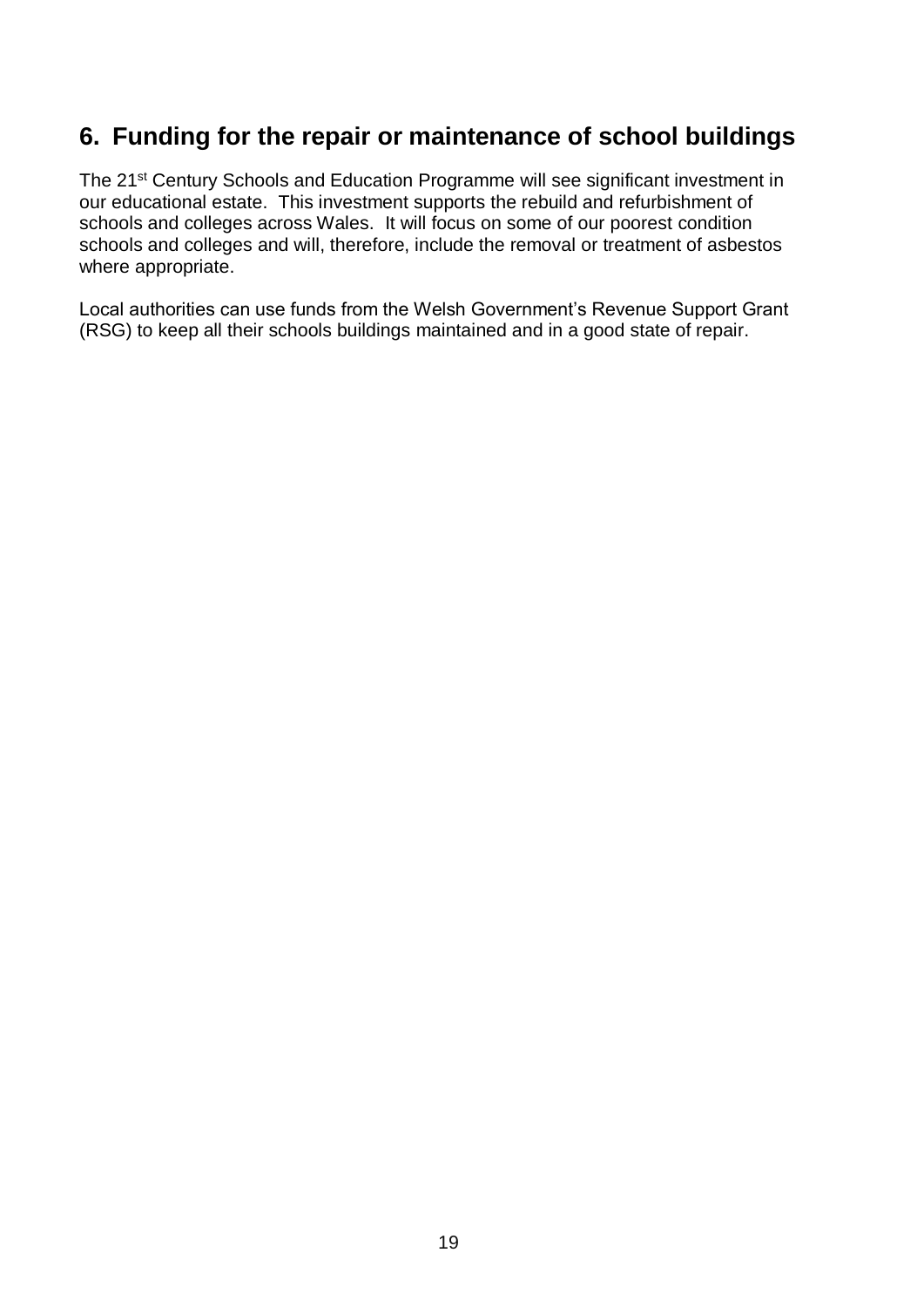### <span id="page-19-0"></span>**7. What to do if things go wrong**

Schools should, have a written 'Emergency Procedure' in place, which outlines the actions to take in the event of unplanned disturbance or damage to asbestos. The HSE Guidance Asbestos Essentials EM1 provides full details. However, the actions should include:

- stopping any activity in the affected area immediately;
- removing everyone from the affected area;
- ensuring that staff and pupils are not able to access the area and do not remove any items including equipment, books or personal possessions from the area;
- detting advice from an asbestos expert regarding any necessary remedial action:
- preventing further access to the area until any necessary remedial action has been taken;
- arrangements for decontaminating any persons who been directly exposed to any dust and debris which may include asbestos fibres;
- arrangements for preventing the spread of any asbestos contamination from then affected area including on personal clothing.

Certain exposures to asbestos are reportable under the Reporting of Injuries, Diseases and Dangerous Occurrences Regulations 2013 (RIDDOR). It is advised that schools contact their local authority and the HSE to discuss any incident and identify whether it is reportable.

Contractors carrying out work in the school should have procedures in place to deal with an unintended or unexpected release of asbestos. You should be advised of any such release so that appropriate measures, including those set out above, can be taken as necessary.

People who have been exposed to asbestos are understandably anxious about the possible effects on their health. Make sure that staff, pupils or their parents are given relevant information to understand the risks. If they are still concerned about exposure they should consult their GP and inform the local authority. Your school's AMP should detail the procedures for staff to follow in the event of an asbestos incident. You must communicate this clearly to all staff.

# **Key Resources** [HSE asbestos checklist](http://www.hse.gov.uk/services/education/asbestos-checklist.pdf) [HSE managing asbestos in schools -](http://www.hse.gov.uk/services/education/asbestos-faqs.htm) frequently asked questions [HSE asbestos advice](http://www.hse.gov.uk/pubns/guidance/aseries.htm) [HSE RIDDOR webpage](http://www.hse.gov.uk/riddor/) [National Association of School Business Management](http://www.nasbm.co.uk/) Joint Joint Union Asbestos Committee [United Kingdom Accreditation Service](http://www.ukas.com/) *<http://www.hse.gov.uk/pubns/guidance/em1.pdf>*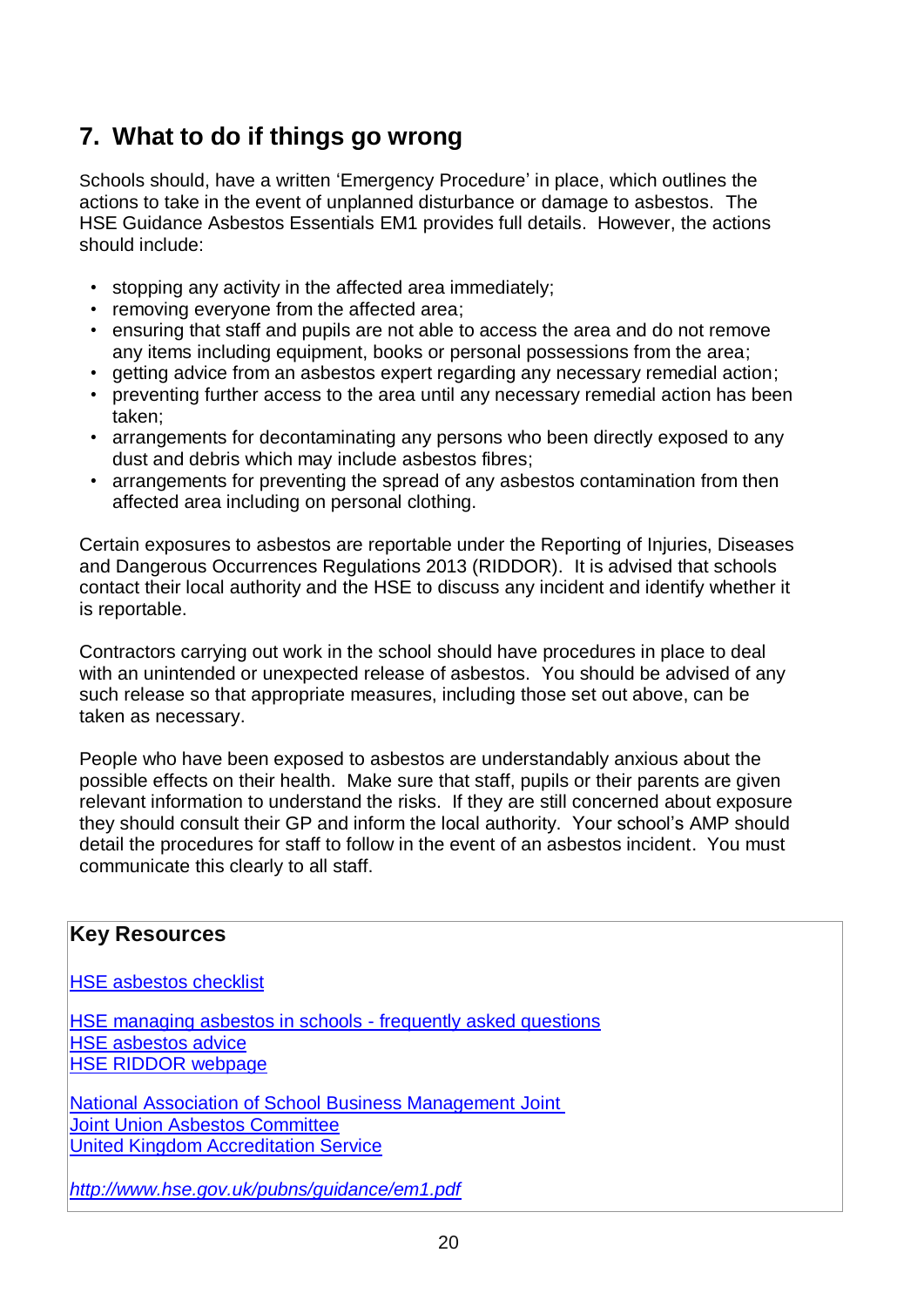## <span id="page-20-0"></span>**8. Information checklist**

The table below serves as a checklist for information provided in this guidance. A more detailed version is also available from the [Health and Safety Executive \(HSE\)](http://www.hse.gov.uk/services/education/asbestos-checklist.pdf)

| <b>Information Checklist</b>                                                                              | <b>Information Location</b> |
|-----------------------------------------------------------------------------------------------------------|-----------------------------|
| Are you aware who has the overall legal responsibility for                                                |                             |
| the management of maintenance and repair of the school                                                    |                             |
| buildings (Who is the duty holder)?                                                                       |                             |
| Do you understand the implications of asbestos in your                                                    |                             |
| school?                                                                                                   |                             |
| Do you understand your responsibilities as duty holder?                                                   |                             |
| Is an Asbestos Management Plan (AMP) in place? Is                                                         |                             |
| there a plan in place in periodically review this                                                         |                             |
| information?                                                                                              |                             |
| Has a management survey been undertaken?                                                                  |                             |
| Has the location of asbestos-containing minerals (ACM's)                                                  |                             |
| been documented?                                                                                          |                             |
| Do you know the types of ACM's documented and where                                                       |                             |
| they may be found?                                                                                        |                             |
| If ACMs have been identified, have you completed or                                                       |                             |
| contributed to an assessment for potential risk?                                                          |                             |
| Do you have a management plan detailing how to                                                            |                             |
| manage the risks from any ACM's at your school?                                                           |                             |
| Are precautions in place to ensure anyone who may                                                         |                             |
| disturb ACMs is provided with information about any<br>asbestos present, and have these arrangements been |                             |
| tested?                                                                                                   |                             |
|                                                                                                           |                             |
| Are any in-house staff members, who may undertake                                                         |                             |
| maintenance work, adequately trained (Regulation 4)?                                                      |                             |
| Is there a process in place to regularly review your                                                      |                             |
| <b>Asbestos Management Plan?</b>                                                                          |                             |
| Do you, and your appointed person in your absence,                                                        |                             |
| know what to do if things go wrong?                                                                       |                             |
| Can you access your Asbestos Management Plan even if                                                      |                             |
| access to the building is restricted?                                                                     |                             |
| Are there clear arrangements to monitor the condition of                                                  |                             |
| the ACMs?                                                                                                 |                             |
| Have you provided appropriate training for those who                                                      |                             |
| may come into contact with ACMs?                                                                          |                             |
| Have you provided appropriate training for those with                                                     |                             |
| specific asbestos management duties (to include the                                                       |                             |
| Appointed Person, The Deputy Appointed Person, those                                                      |                             |
| who may organise responsive maintenance work or minor                                                     |                             |
| projects, and those who may undertake condition                                                           |                             |
| inspections of ACMs as referred to within this Guidance                                                   |                             |
| Document)?                                                                                                |                             |